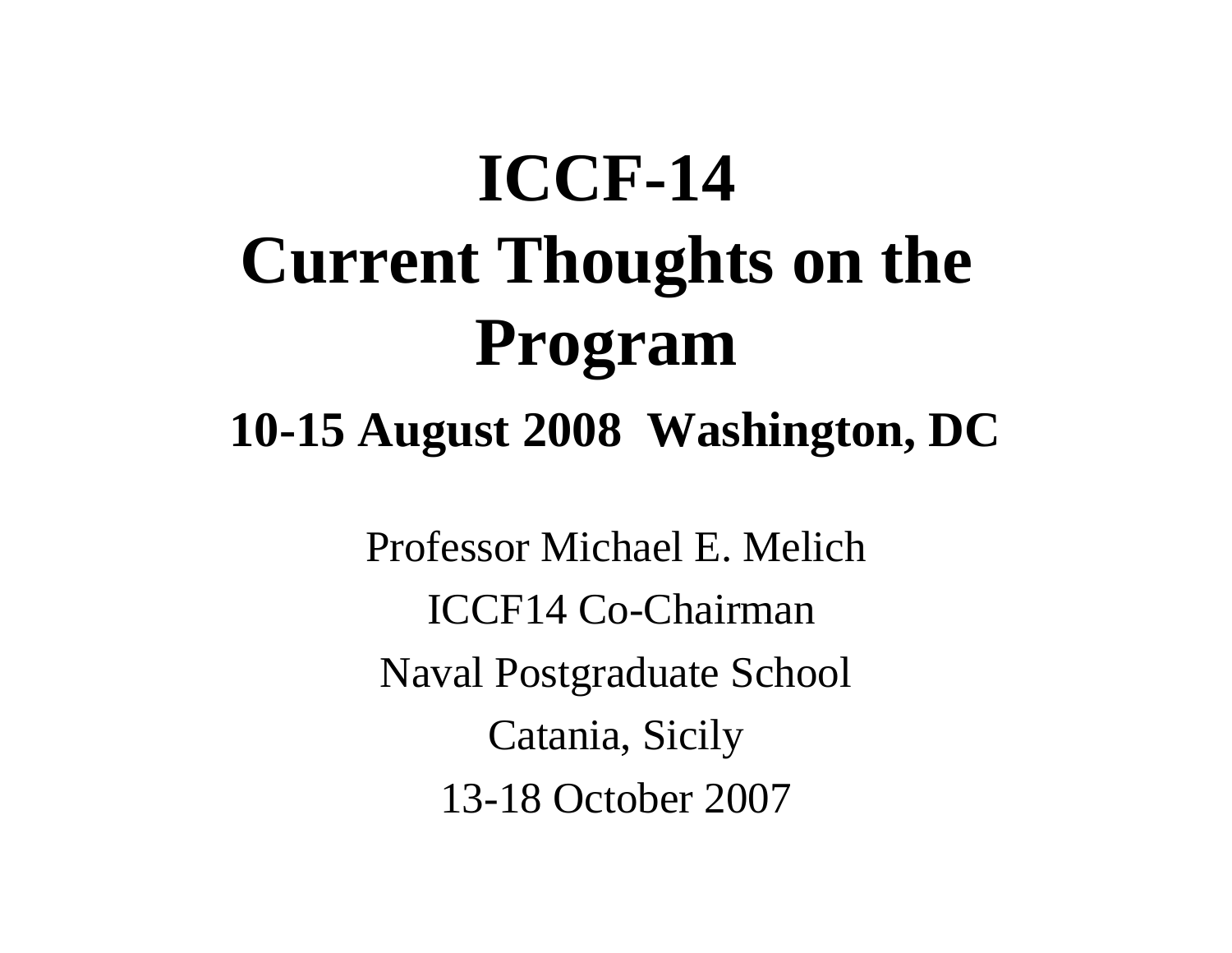#### **14th International Conference on Condensed Matter Nuclear Science (ICCF-14)**



**10-15 August 2008 Washington DC**

#### **Hyatt Regency Hotel on Capitol Hill**







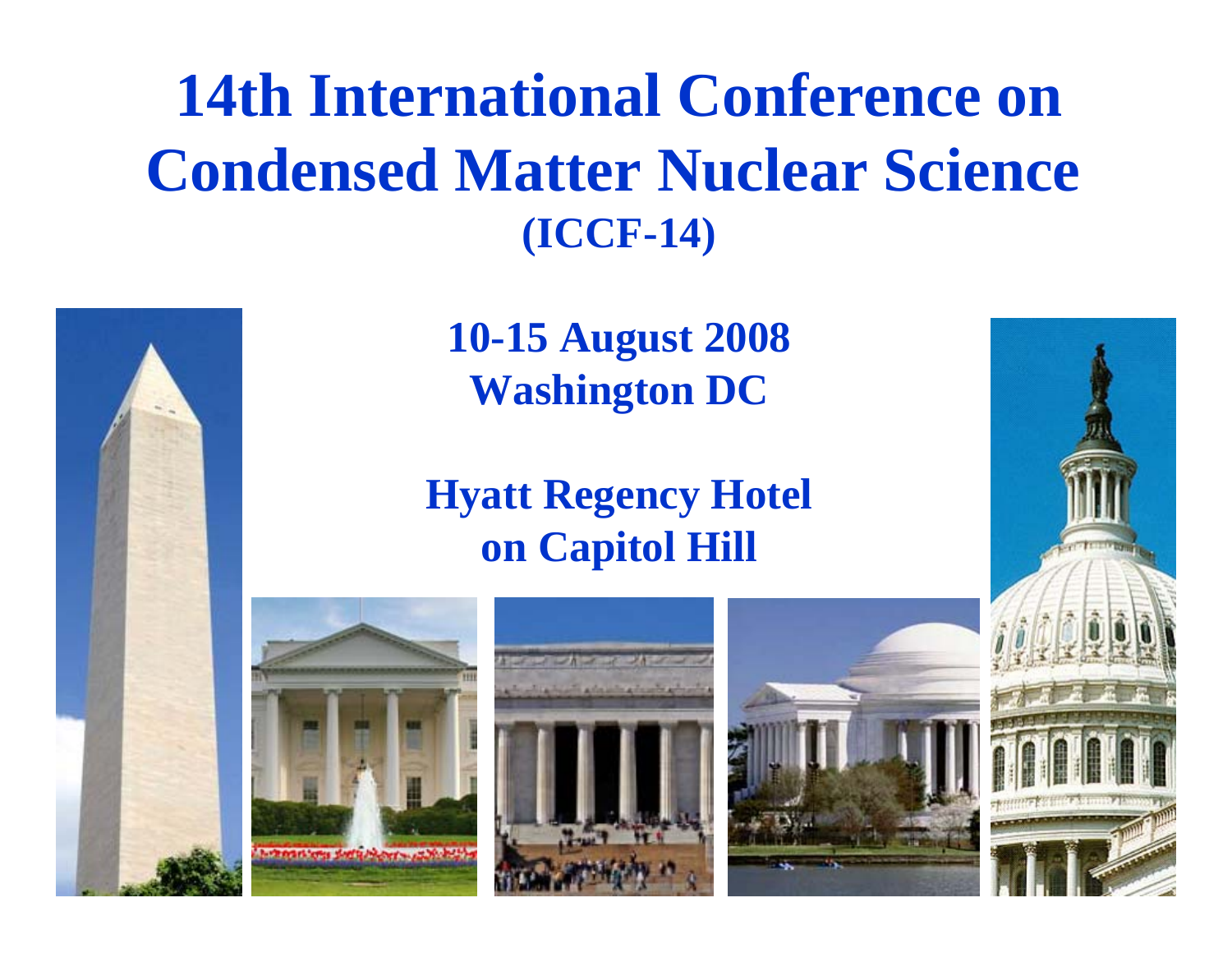#### Abstract

ICCF-14 will be held in Washington, DC 10-15 August 2007 in the Hyatt Regency Hotel near Capitol Hill, the Washington, DC Mall where the Smithsonian Institution has its primary museums, and with access via the Metro to the greater Washington, DC area. Dr. David Nagel is the Chairman of the Conference and Michael Melich has been appointed Program Chair and Co-Chairman of the Conference. The proceedings of ICCF14 will be published in early 2009 just as the 20th Anniversary of the announcement by Fleischmann and Pons. Our current plans envision the preparation and publication of a series of Cold Fusion Country Histories that will document, country-by-country, the progress of the research over the past twenty years. These histories will be in the language of each country and should be completed prior to ICCF-14. These will form the basis of sessions at ICCF-14 showing the scientific foundation of the field. We are hoping to bring to Washington, DC many of the original researchers, some who may no longer be active, to participate in scientific discussions about their "Prefatory" work. It was their work that has brought us the solid foundation for the scientific development of the extraordinary effects on nuclear processes that hydrogen-in-metals demonstrate under the special conditions identified by Fleischmann and Pons. The sessions at ICCF14 on the scientific work in the various countries, when added to the translated histories, will be edited into a series of books in English to be published in 2009. These books will provide the scientific community the organized material to let the field grow. What has come before is but a preface to what will be presented at ICCF-14 and that in turn will be the prolog for an expanding level of research in Condensed Matter Nuclear Science.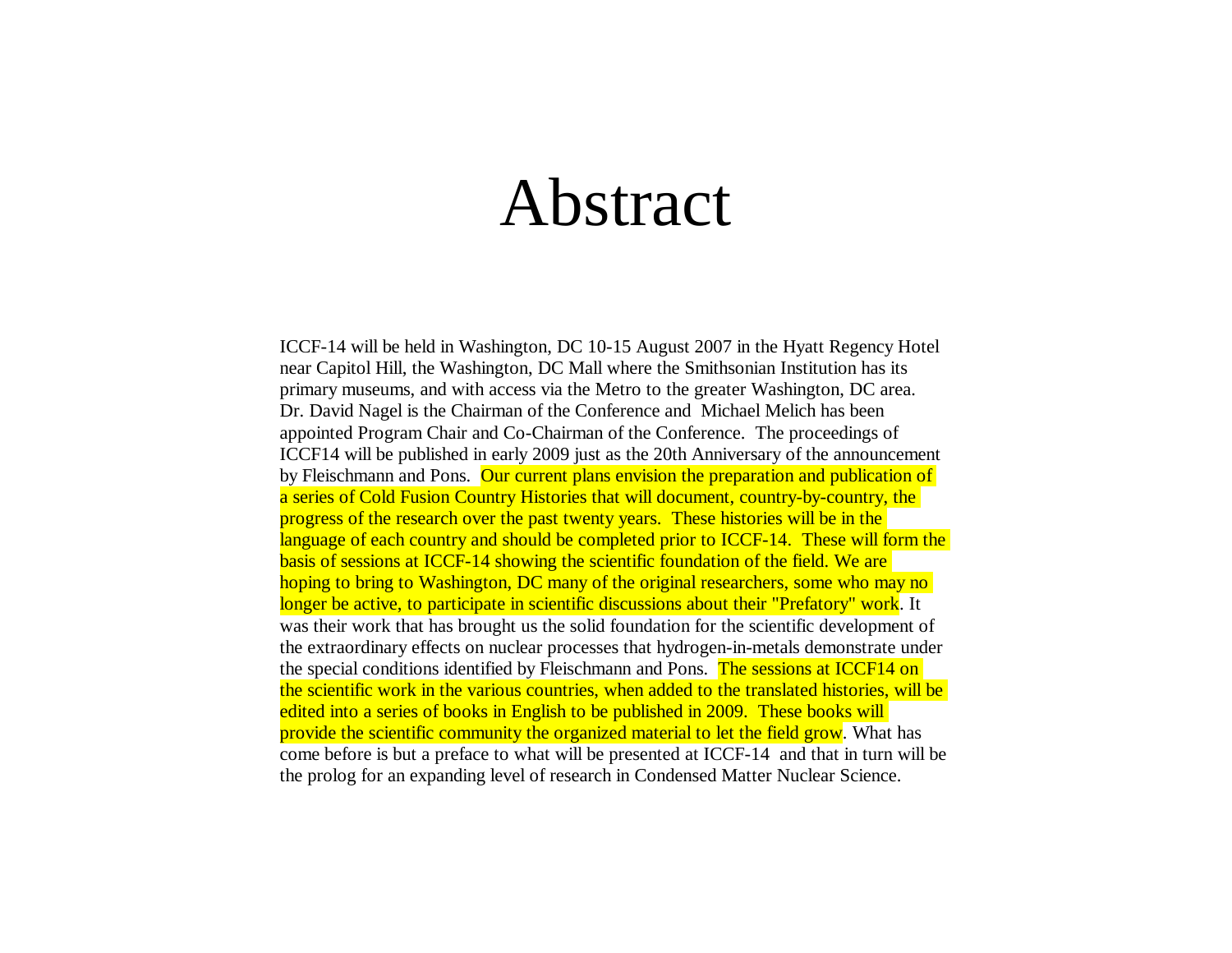#### **Press Release**

8 October 2007

#### **International Conference onCondensed Matter Nuclear Science**

The 14th International Conference on Condensed Matter Nuclear Science (ICCF-14) will be held from the 10th through the 15th of August 2008 a t the Hyatt Regency Hotel on Capitol Hill in Washington DC. The purpose of this scientific conference is to present and discuss new results on low energy nuclear reactions (LENR), which originally went by the name "cold fusion". The production of unexpectedly large amounts of excess heat in metals heavily loaded with hydrogen is also called the Fleischmann-Pons Effect.

LENR have been studied by hundreds of scientists globally since the field began in 1989. At this time, the experimental evidence for the existence of LENR is st rong. Further, many of the characteristics of LENR are already known. Measurement techniques and results obtained with them have been published in over 1000 sc ientific papers. The mechanisms for such reactions are not yet understood theoretically. Nevertheless, the empirical information shows that LENR produce energy with harmless helium as the primary by-product. In most experiments, there is neither significant immediate radiation nor residual radioactivity. Several start-up companies and other organizations are working on the science of LENR. The emerging results might provide the basis for green energy sources with many applications, such as de salination.

The series of ICCF conferences, which began in 1990, has been held alternatively in North America, Europe and Asia. It is the primary venue for the international community of involved and interested scientists to give and c ritique papers that describe what was done and found. The pape rs are then published in the proceedings of the conference.

The conference web site will be hosted by the International Society for Condensed Matter Nuclear Science (www.iscmns.org). The site will have registration, program and o ther information, with the initial postings before the end of 2007.

David J. Nagel, Research Professor at The George Washington University, is Chairman. Michael E. Melich, Professor at the U. S. Naval Postgraduate School, is the Co-Chairman.

Information and papers on LENR can be found at: http://www.lenr.org http://www.newenergytimes.com http://world.std.com/~mica/cftsci.html http://www.infinite-energy.com For information on the ICCF series of con ferences, search on ICCF-X, where X can be any integer from 1 through 13. To obtain more information on the conference hotel, please go to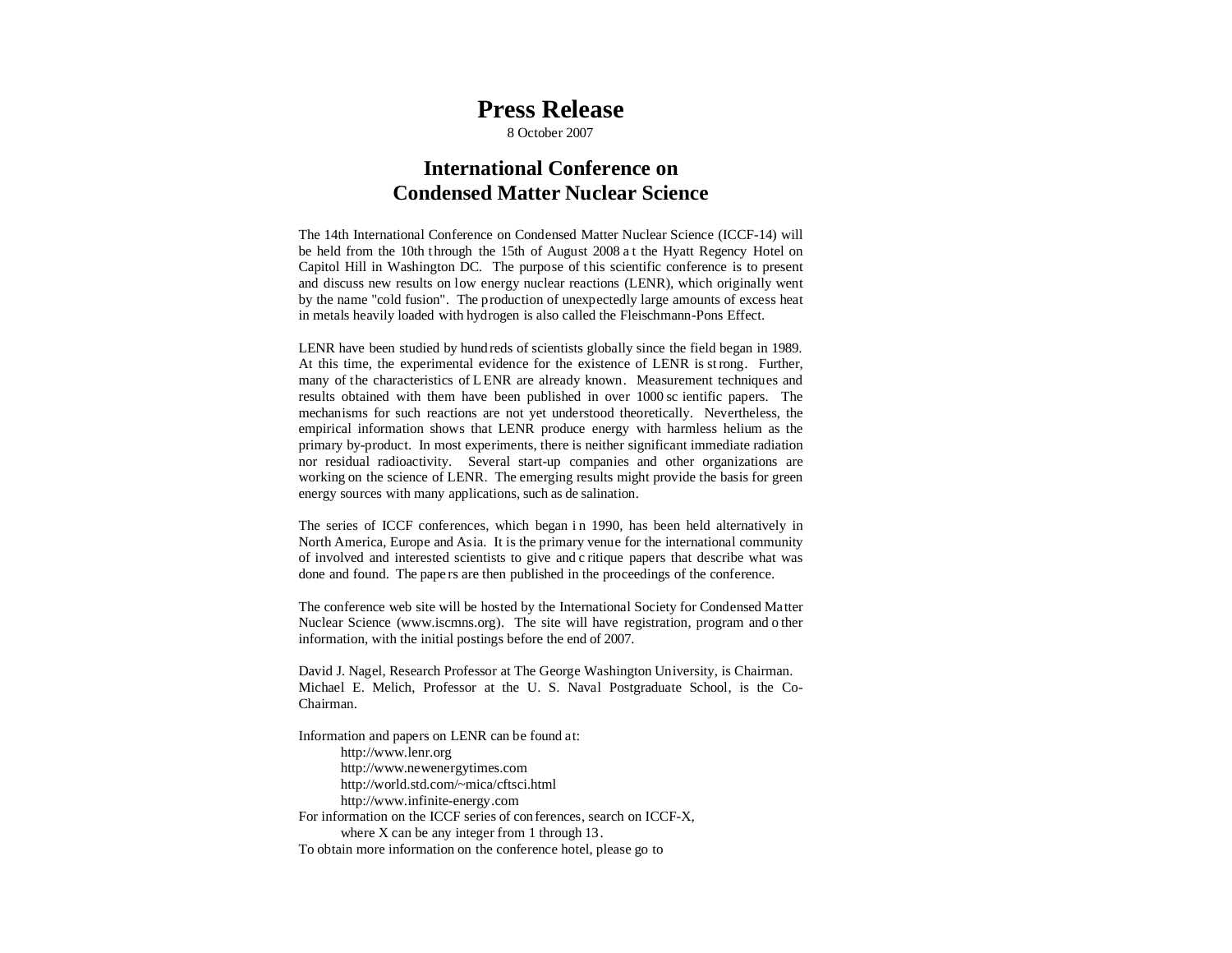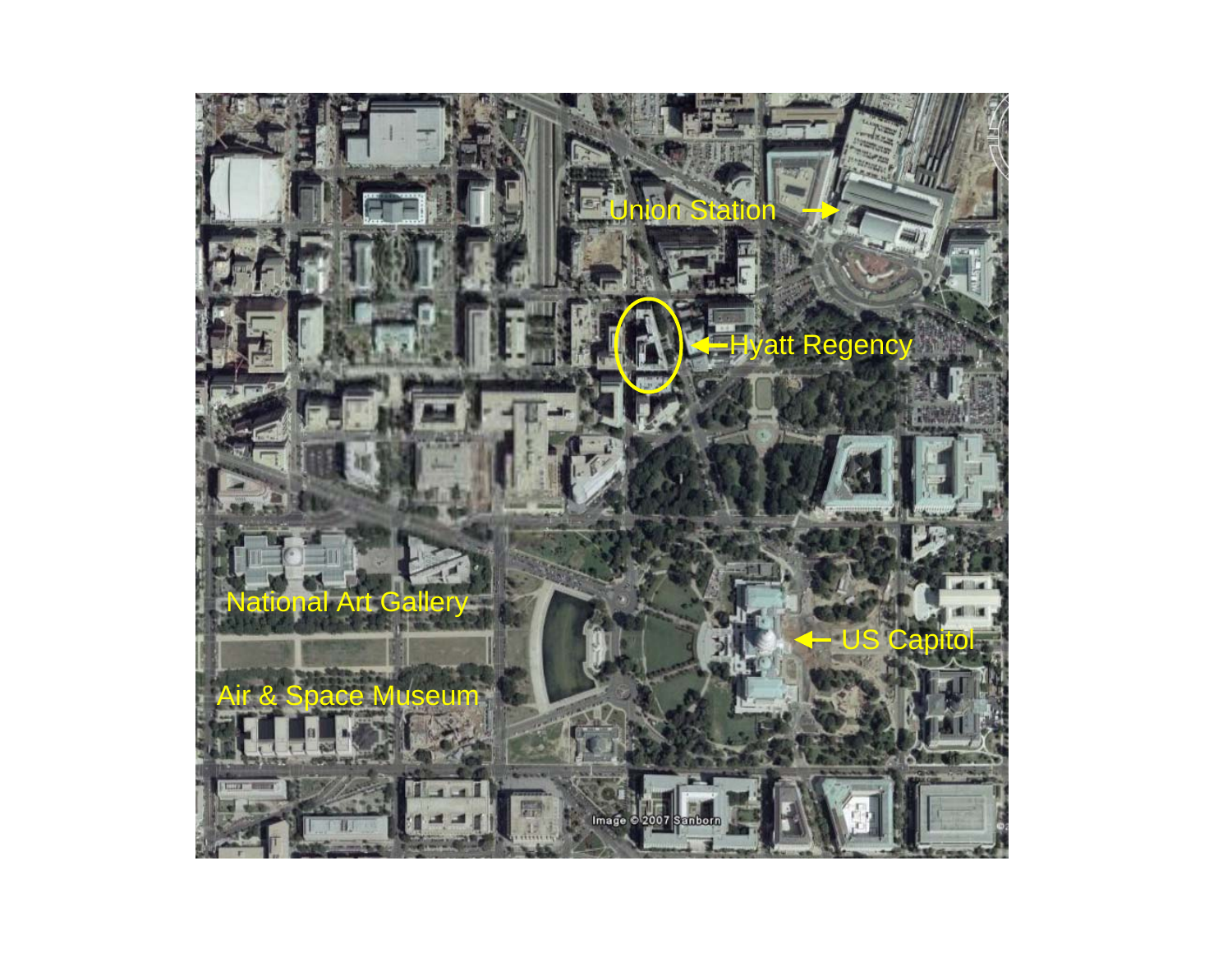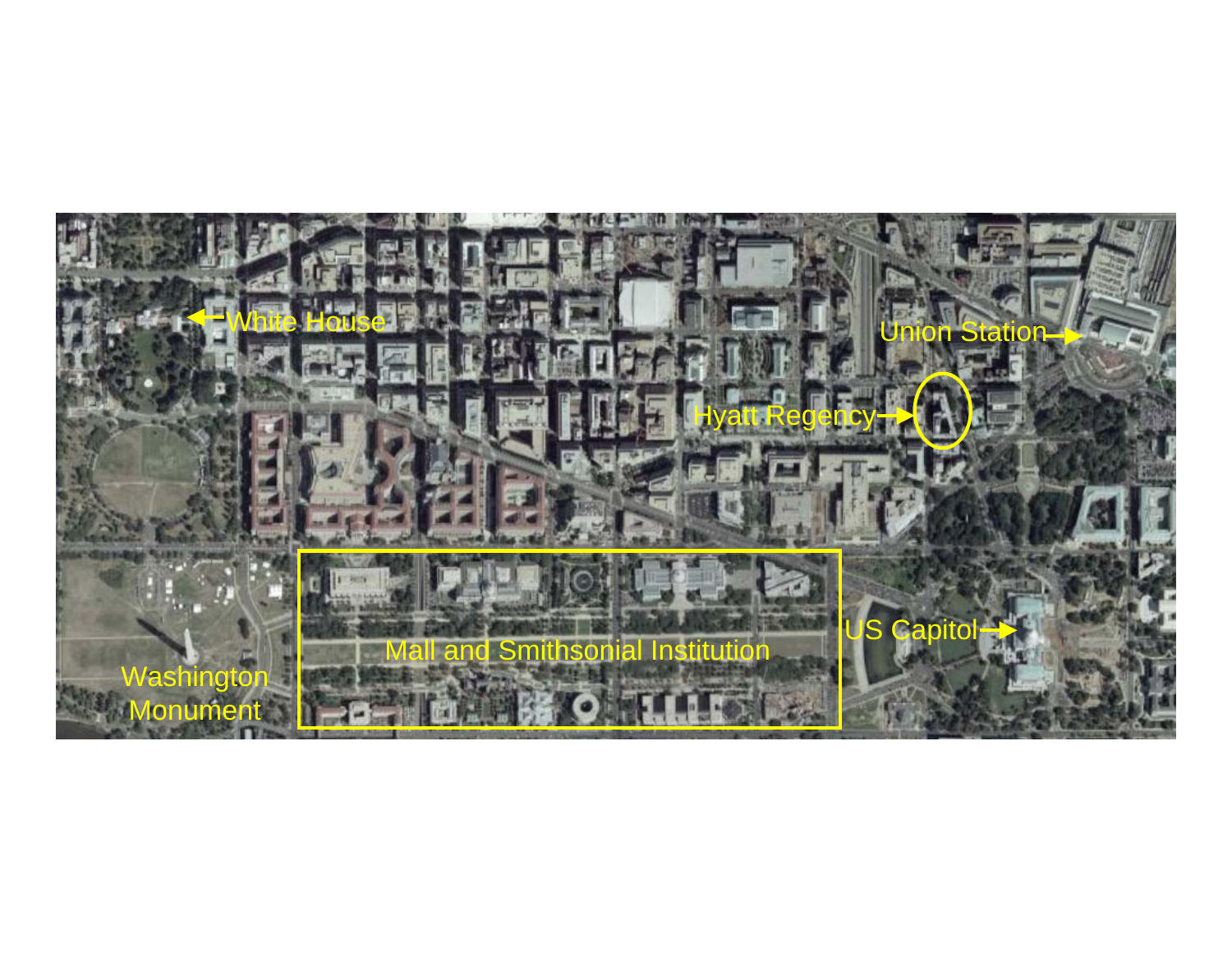**Hyatt Regency Washington DC on Capitol Hill** 

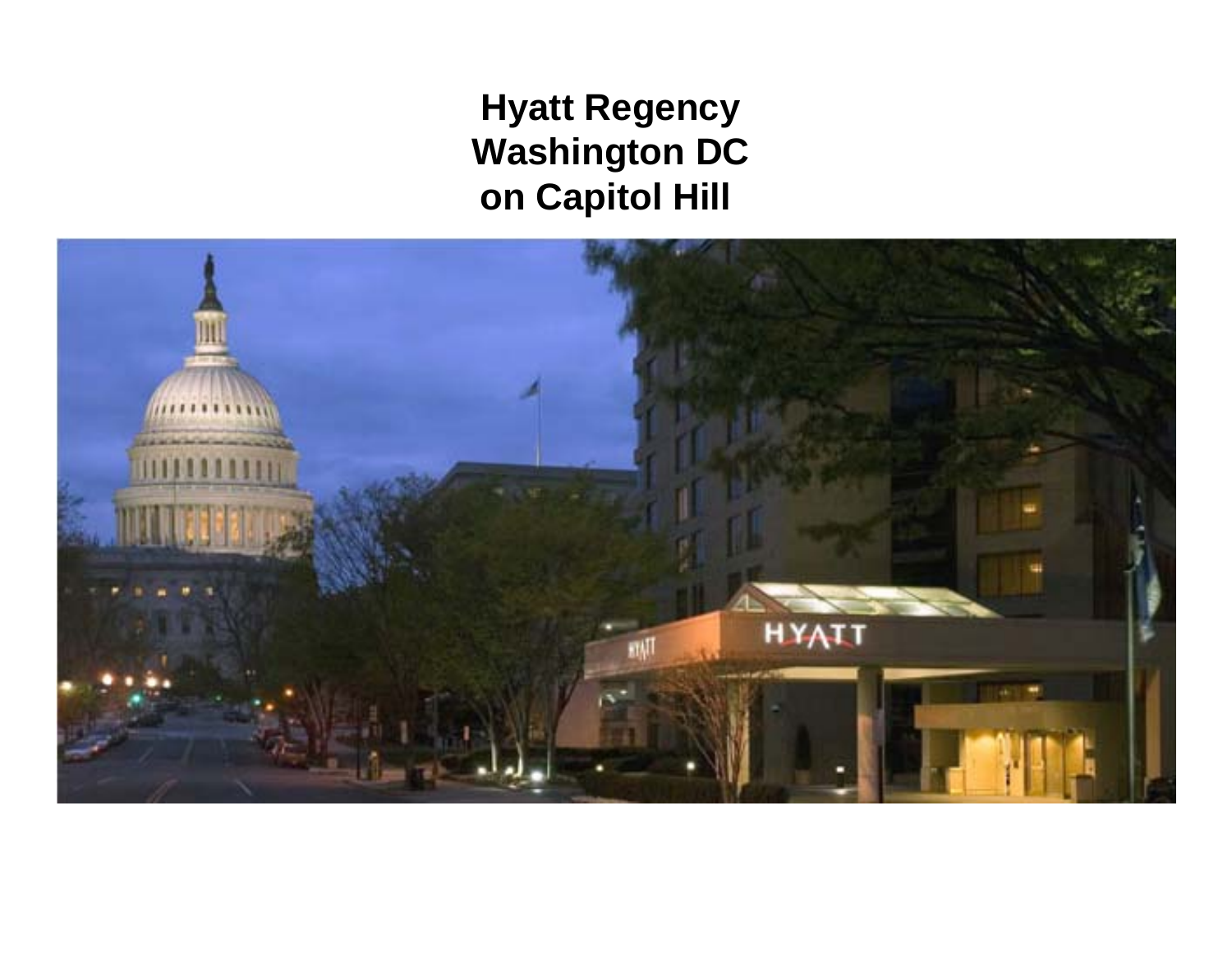## **Goals of ICCF-14**

#### **Present Research Results To:**

Those who do not follow CMNS:

• What do we know from 19 years of research?

Those actively working in the field:

• What has been learned since the ICCF-13?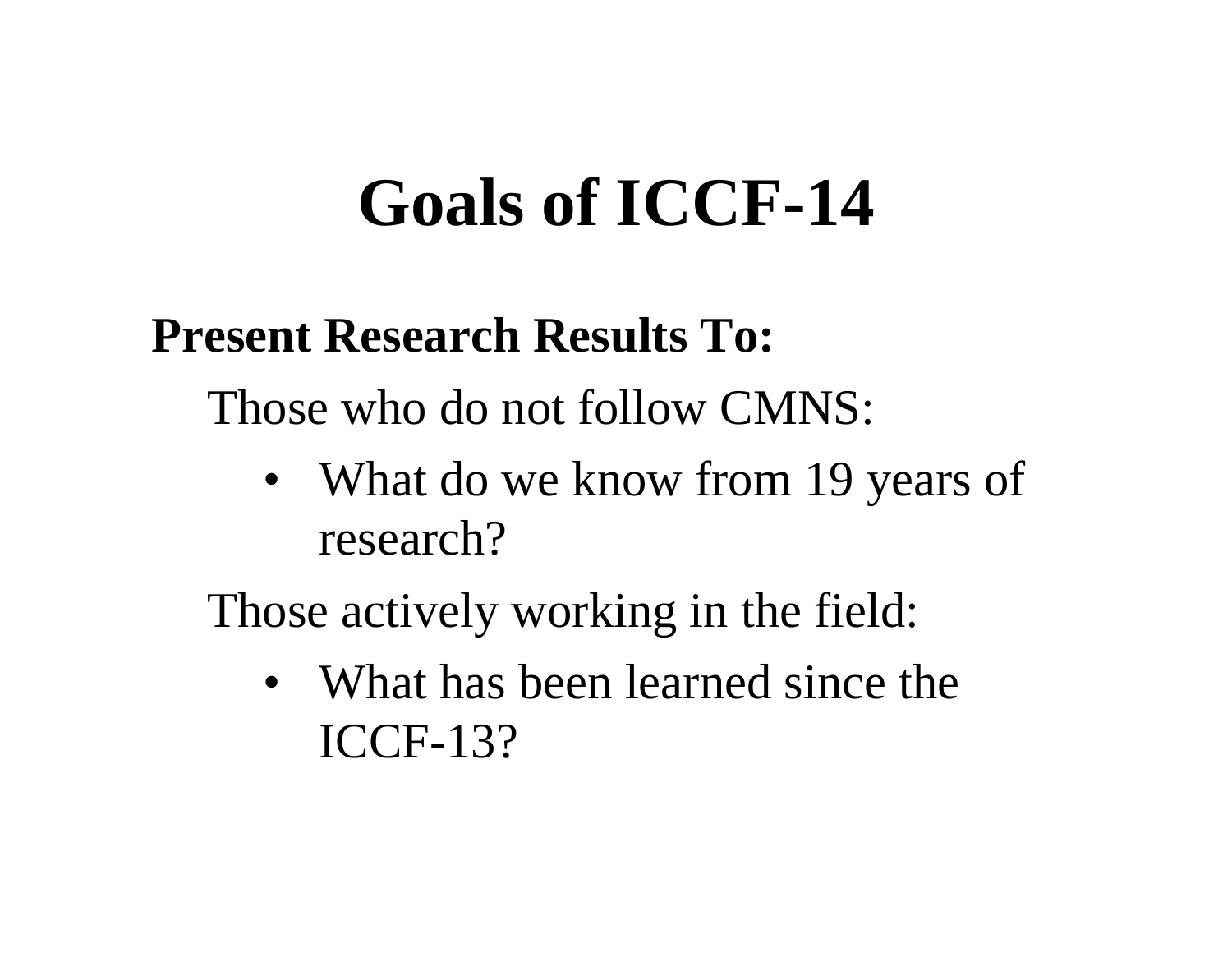# How do we present CMNS? Some Ideas

 $\bullet$ What we have learned 1989-2007?

Country Histories Commissioned Topical Reviews Summary Overviews at ICCF-14 based on Reviews and pre-meeting written, invited research papers

• What have we learned since ICCF-13? Invited Research Papers (manuscripts before meeting) Emerging scientific discoveries, slides/posters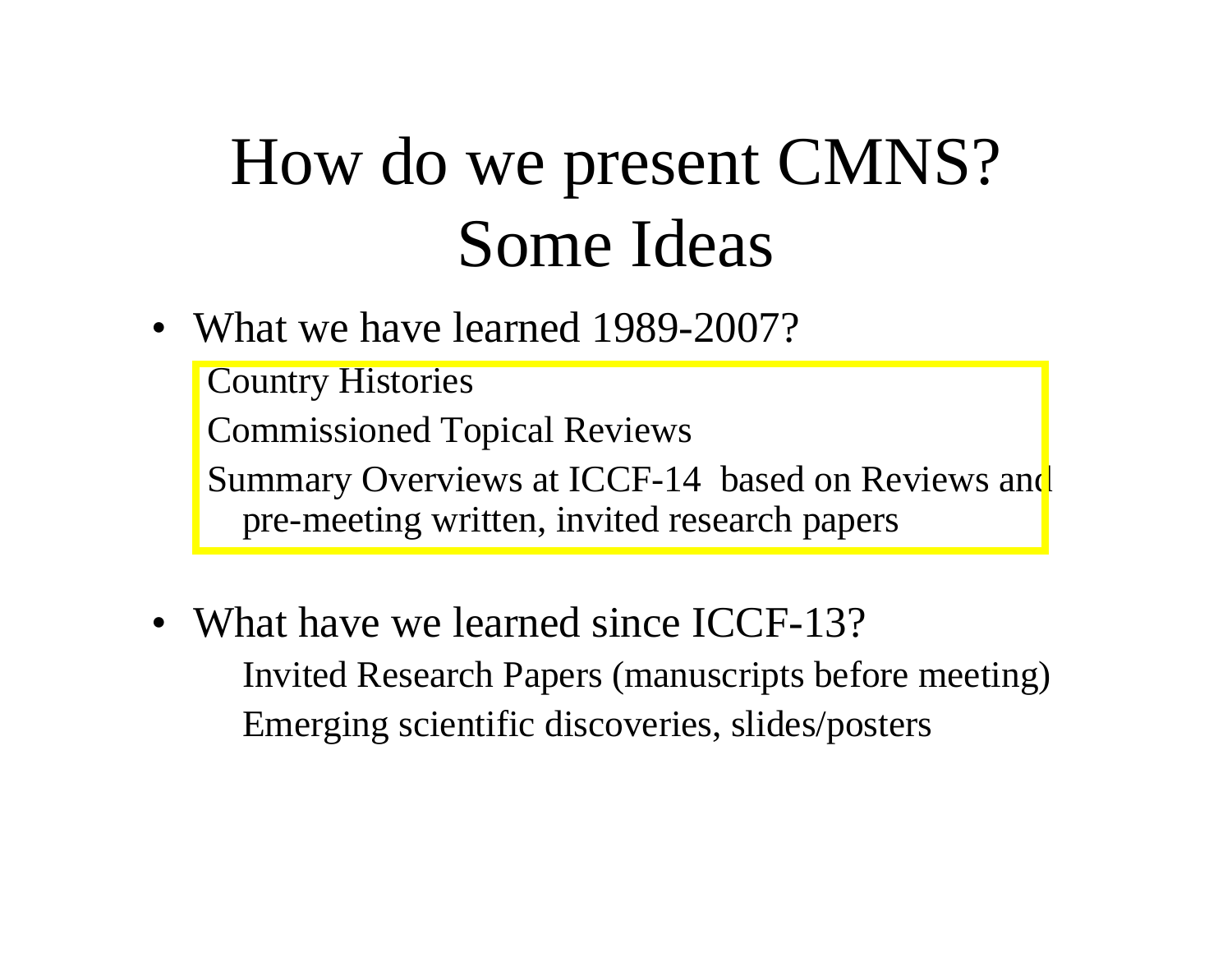# Country Histories

- • Written in the language of the country, guided by Country Editorial Board
- •Names & dates of meetings held in country
- Names and short biographies of research community
- •Summary of research results
- •Landmark papers
- ICCF-14 Series under Project Editorial Board, publication in English in time for ICCF-15, 20th Anniversary Series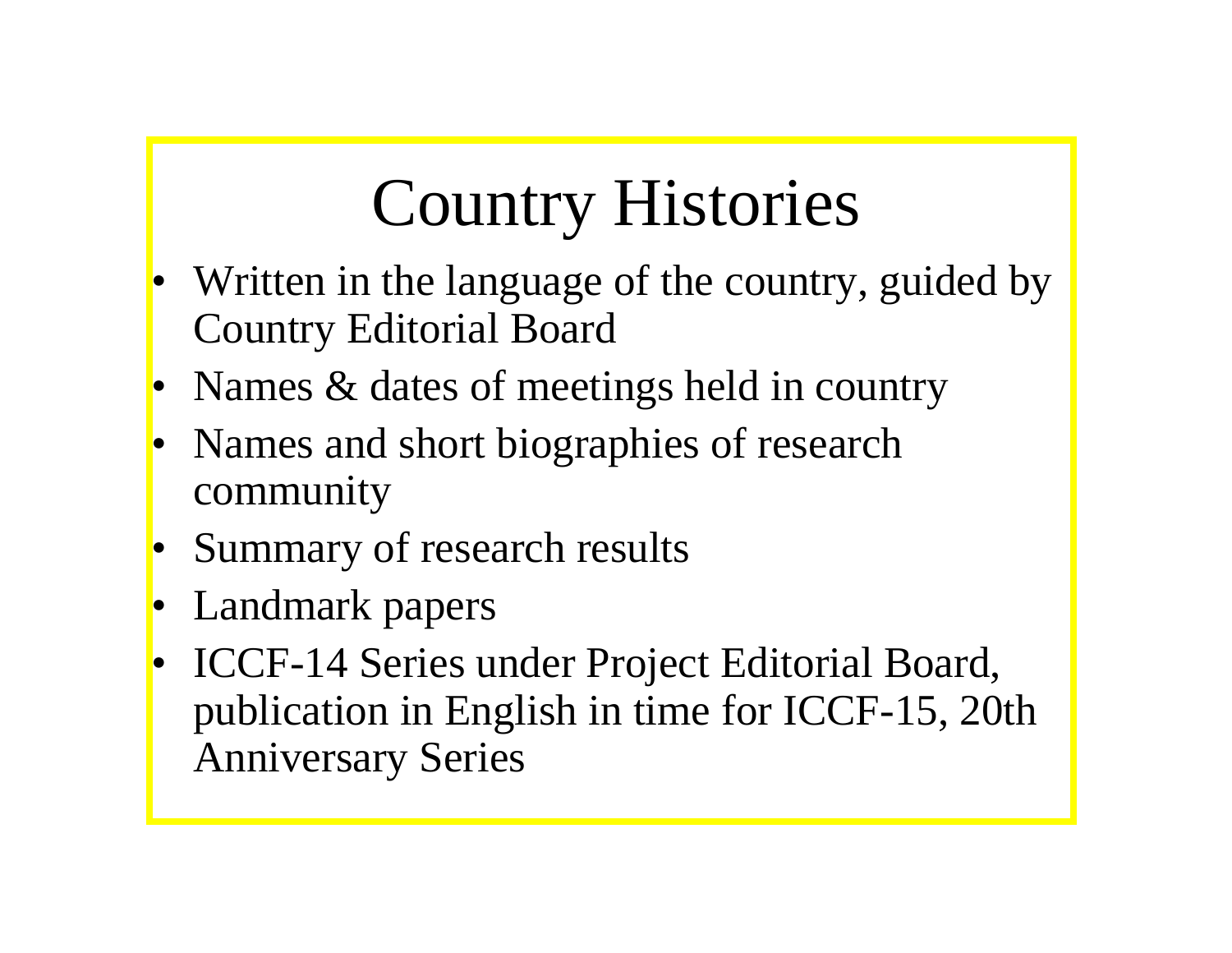## Commissioned Topical Reviews

- •Written by experts in relevant experimental topic for example, electrochemical heat generation, glow discharge production of radiation.
- Brings together in review article what has been learned written at level of, for example, "Review" of Modern Physics".
- Available before ICCF-14. Potential for publication in …..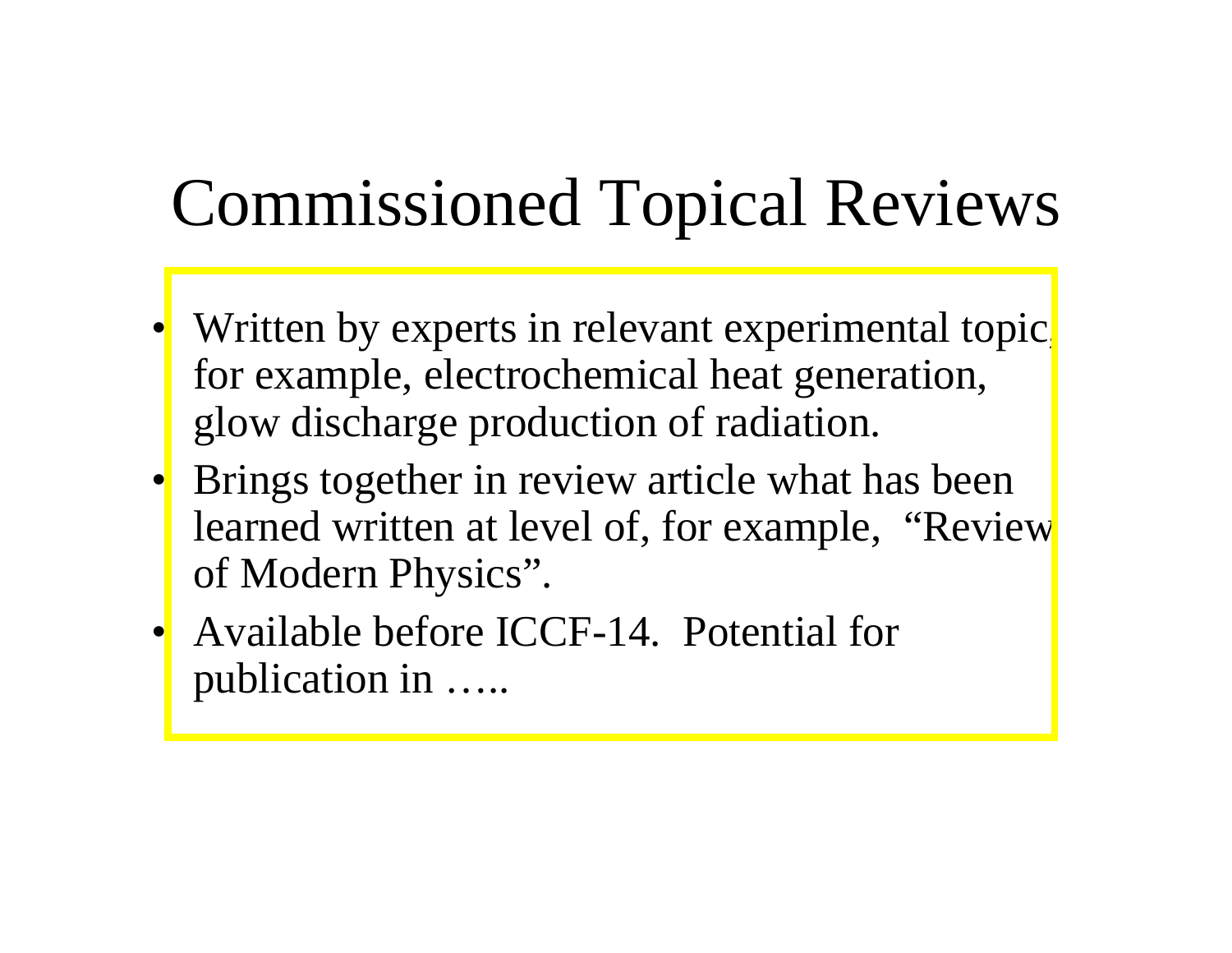# Who is served by ICCF-14?

- CMNS Research Community
- People who might join CMNS Research **Community**
- Wider community of those who support research and engineering applications of **CMNS**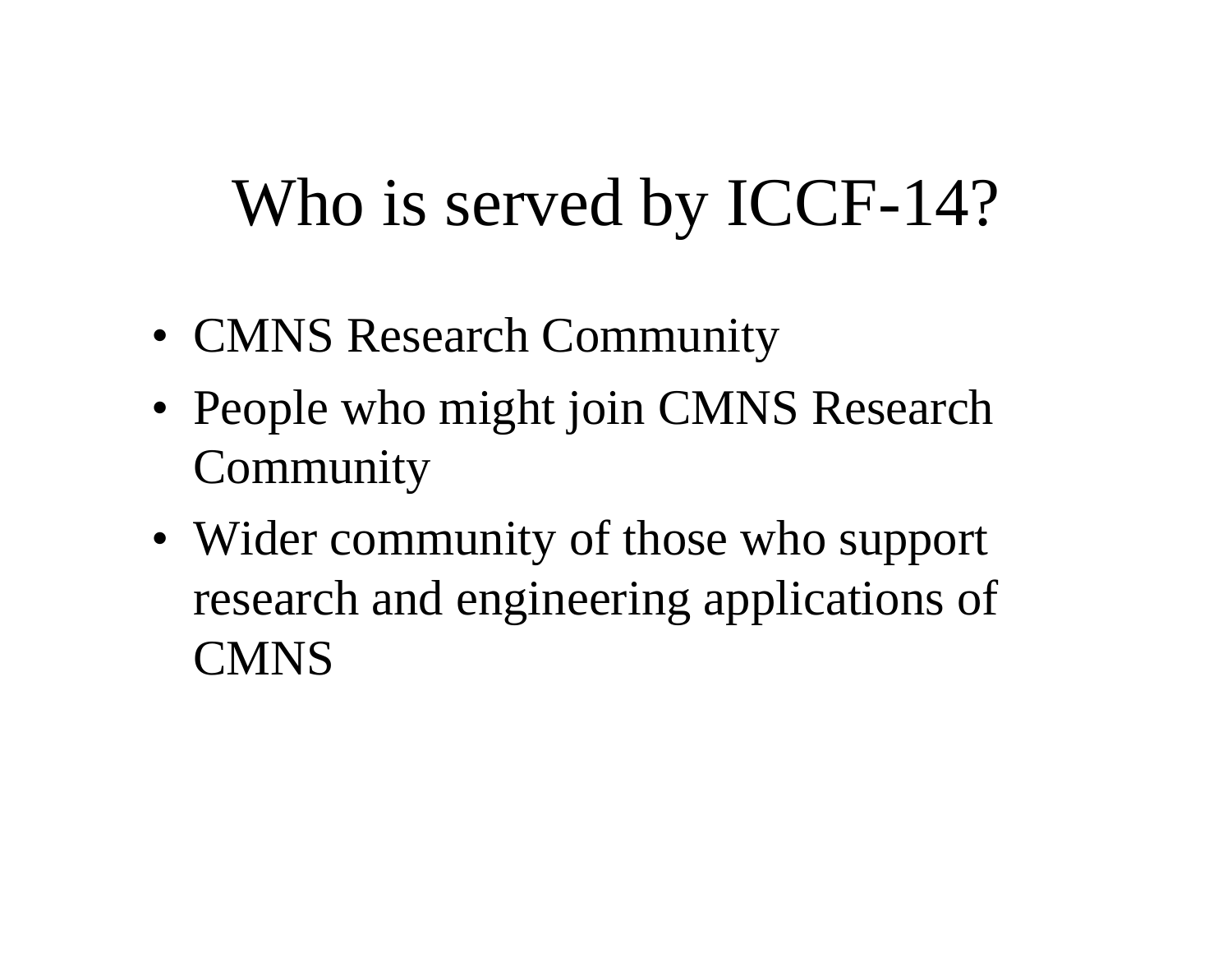# Special Problems of CMNS Communication

- Historical origins and widespread ignorance of the research results.
- Inherently multi-disciplinary experiments which fit badly into discipline defined niches.
- Instability of experimental results, phenomenological theories of limited reliability
- No first principles theories that are widely understood or accepted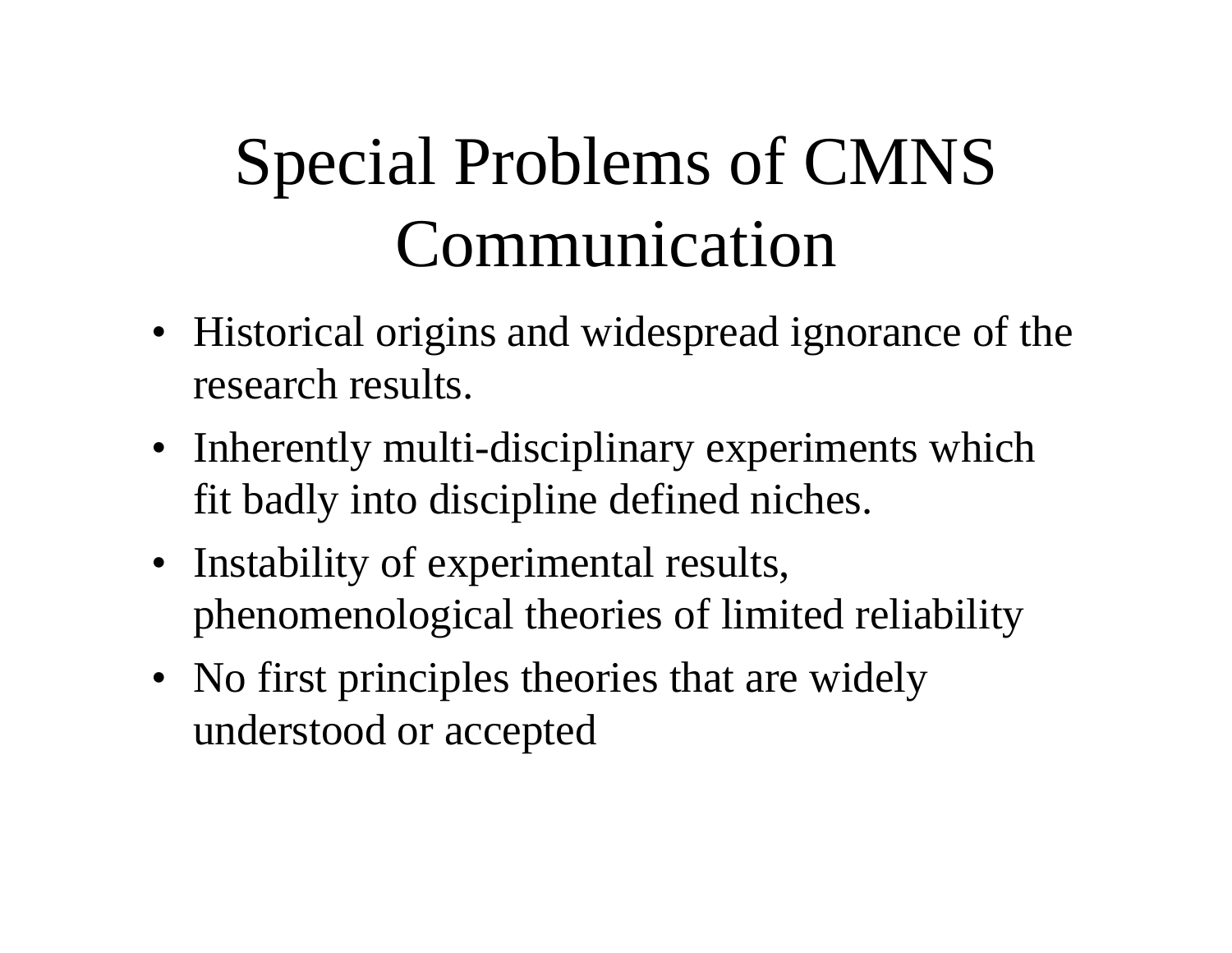- In "CMNS" we are faced with multiple observations and experimental results, and multiple conjectures and hypotheses that might explain them.
- How can we quantitatively assess the effect of the evidence (experimental results) on our state of knowledge. How does it affect the plausibility of the hypotheses—the degree to which we believe or disbelieve, that is, their *probability* ?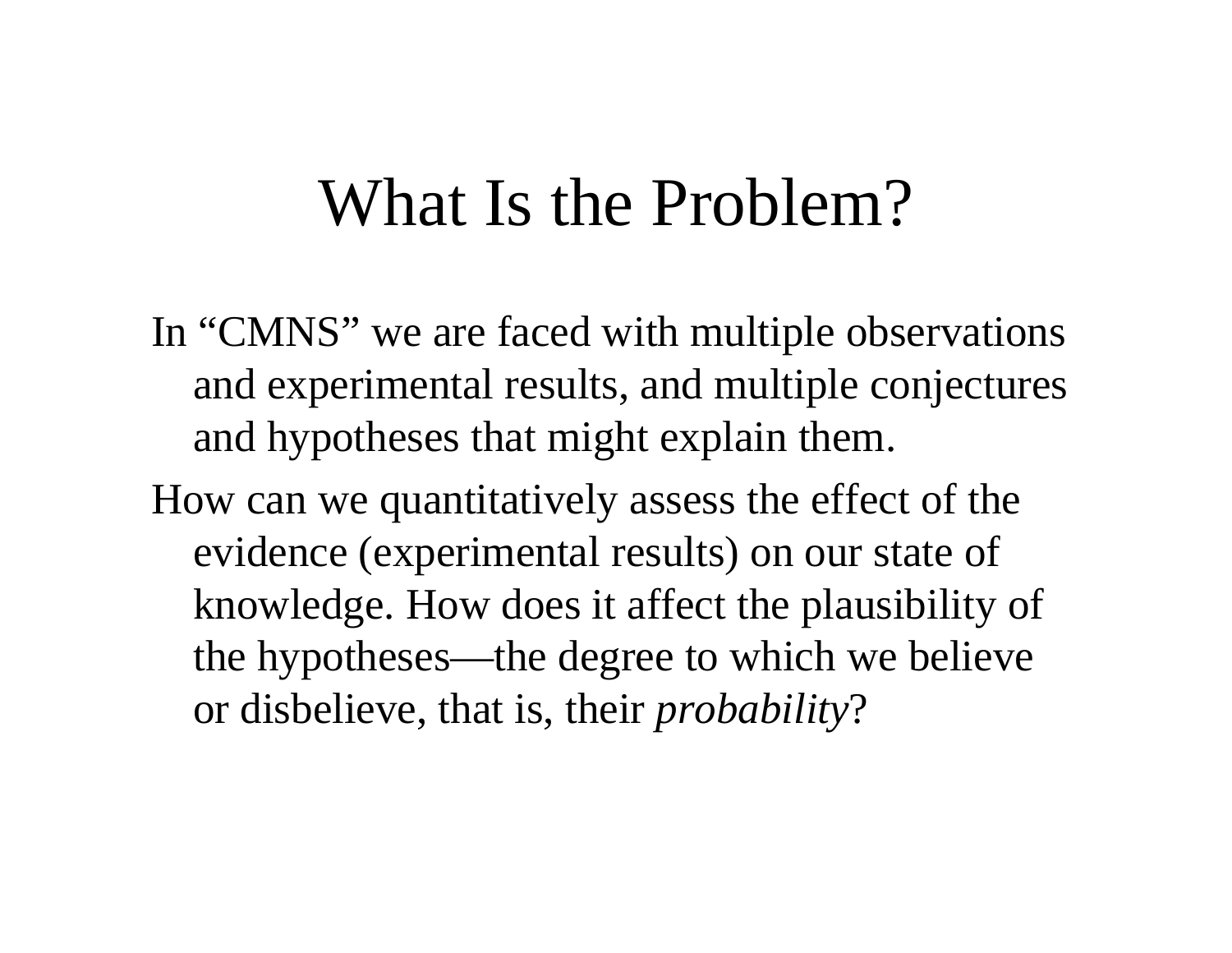Independent support for a hypothesis. Three propositions: a hypothesis and two pieces of supporting evidence.

- *A*: Nuclear reactions occur at low temperature in solids.
- *B*: Excess heat is observed.
- *C*: Emission of energetic particles is observed.

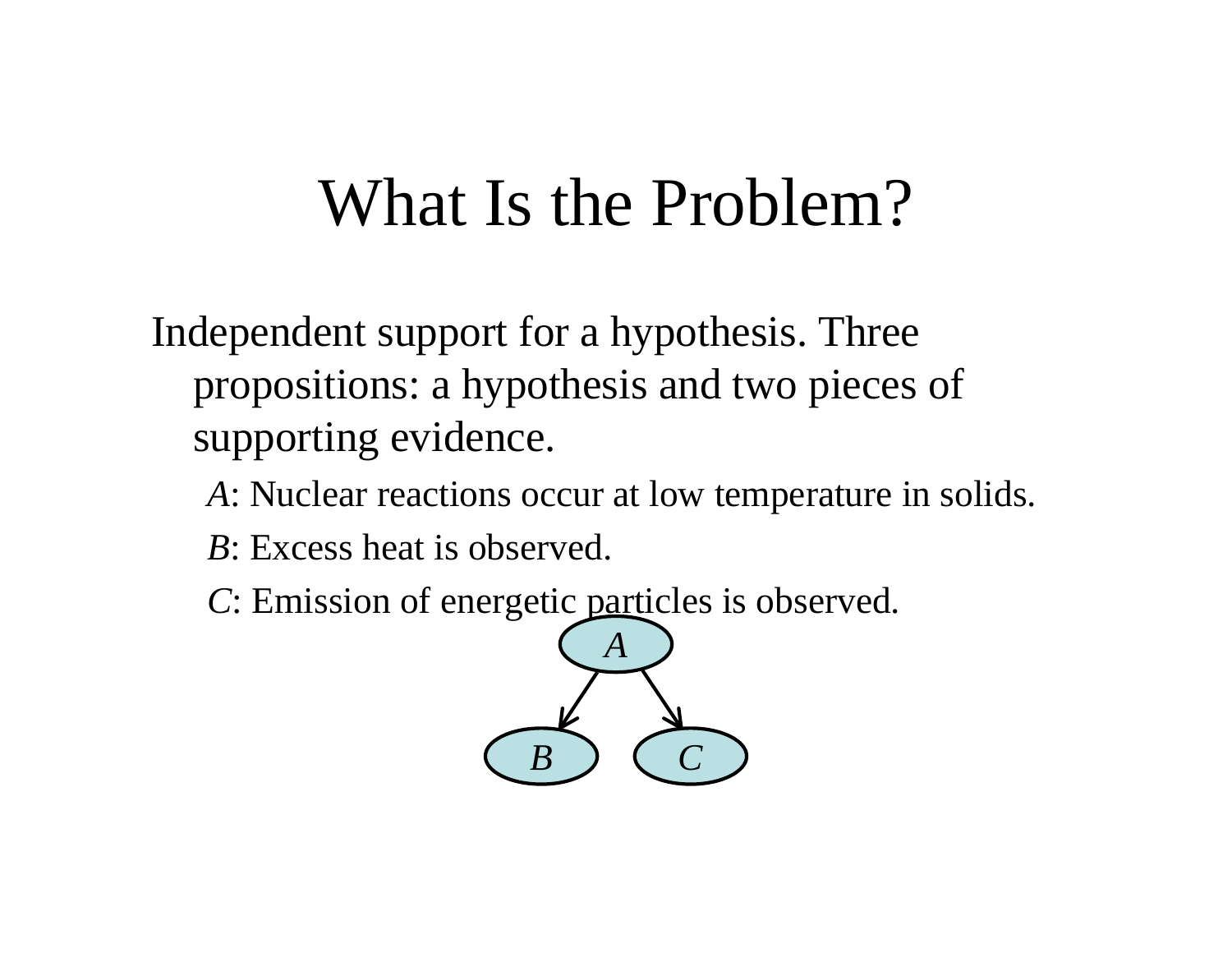Alternative explanations.

- *A*: Known NR & quantum many-body effects
- *B*: Chemistry / atomic physics
- *C*: "New physics"
- *D*: Error / deception

*E*: Excess heat is reported.

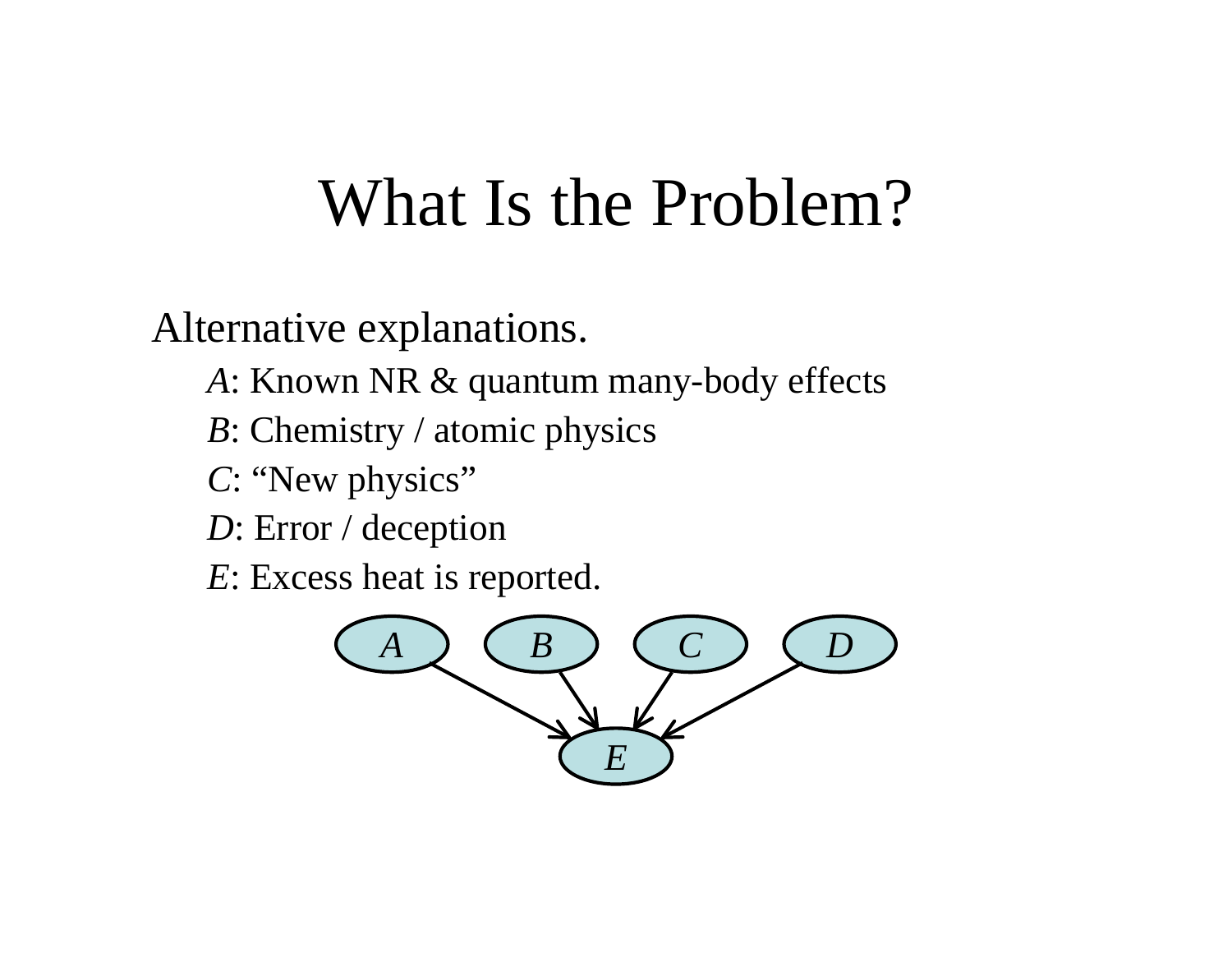In general there may be a more complicated network of interrelations.

*A, B, C,* . . . : The major hypotheses and observations of CMNS?

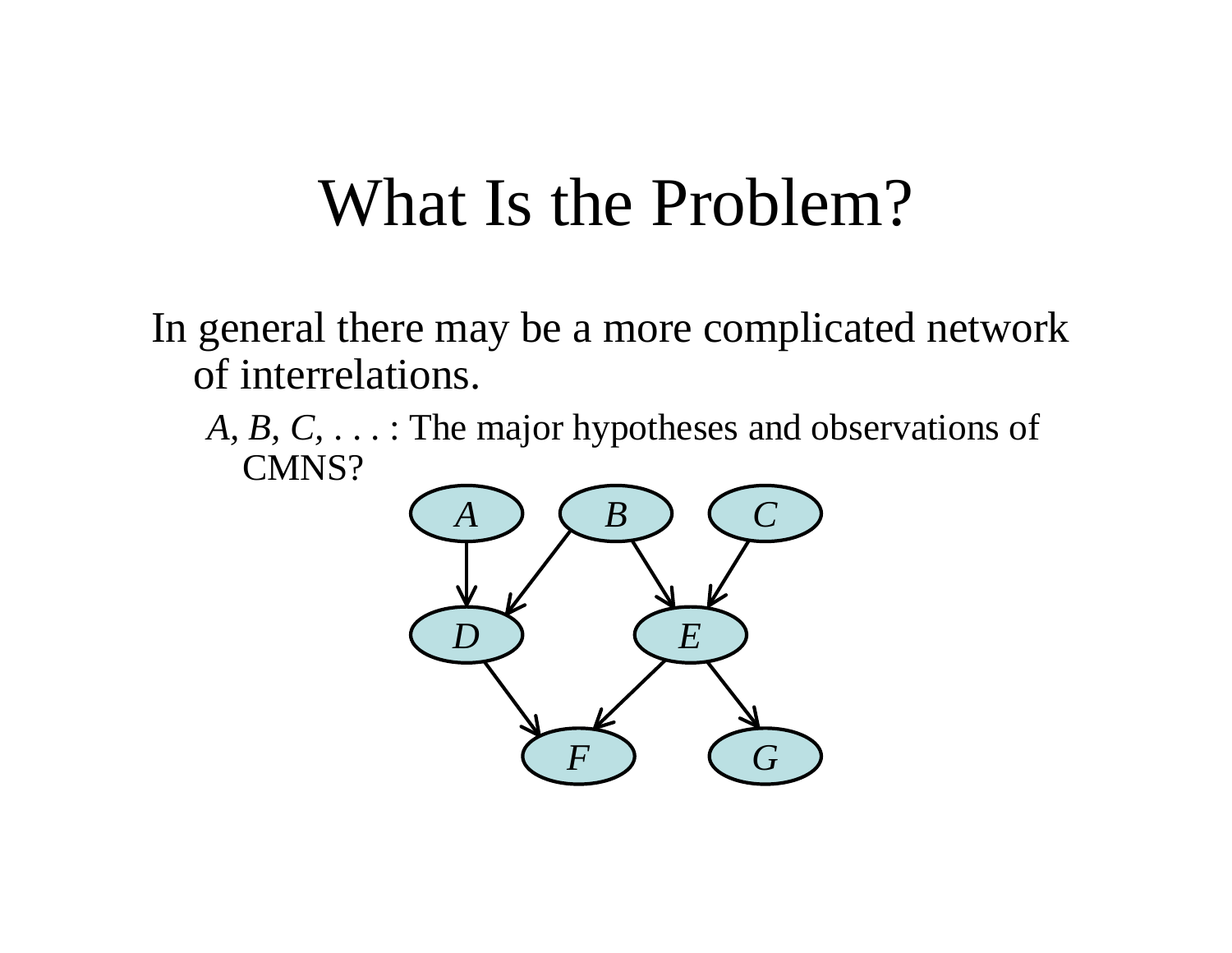# Bayesian Network to Answer the Question?

Would like to end up with an estimate of the conditional probability that CMNS experiments are due to nuclear processes given the heat and charged particle evidence.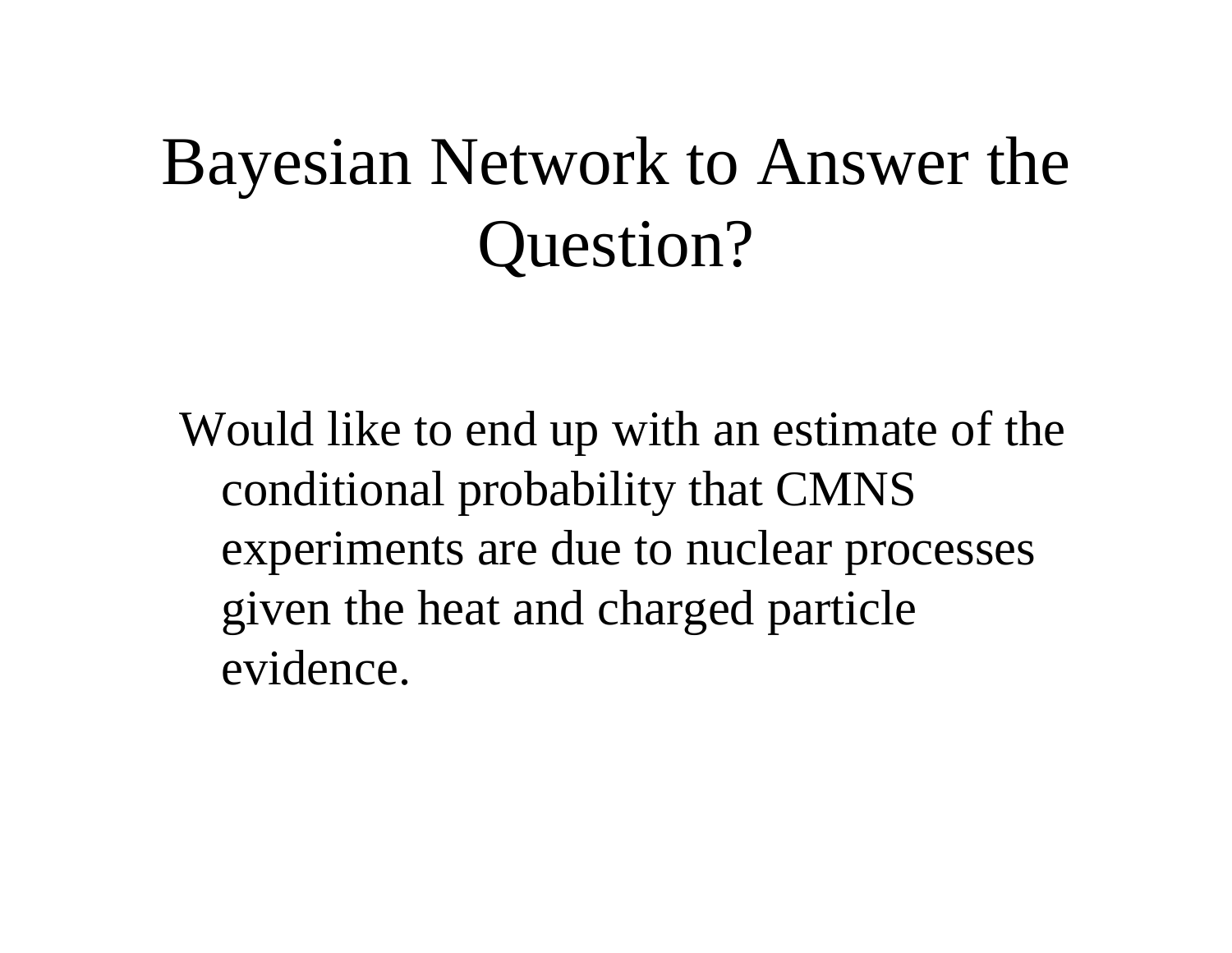### Propositions for Network

- A. There exist mechanisms to transfer energy from DD fusion to Pd lattice without high energy emissions.
- B. DD fusion can occur in Pd lattice, despite coulomb barrier, at rates "substantially greater" than expected from free particles.
- C. Heat observed without high energy emissions, gammas and neutrons
- D. Heat observed correlated with <sup>4</sup>He; tritium, <sup>3</sup>He observed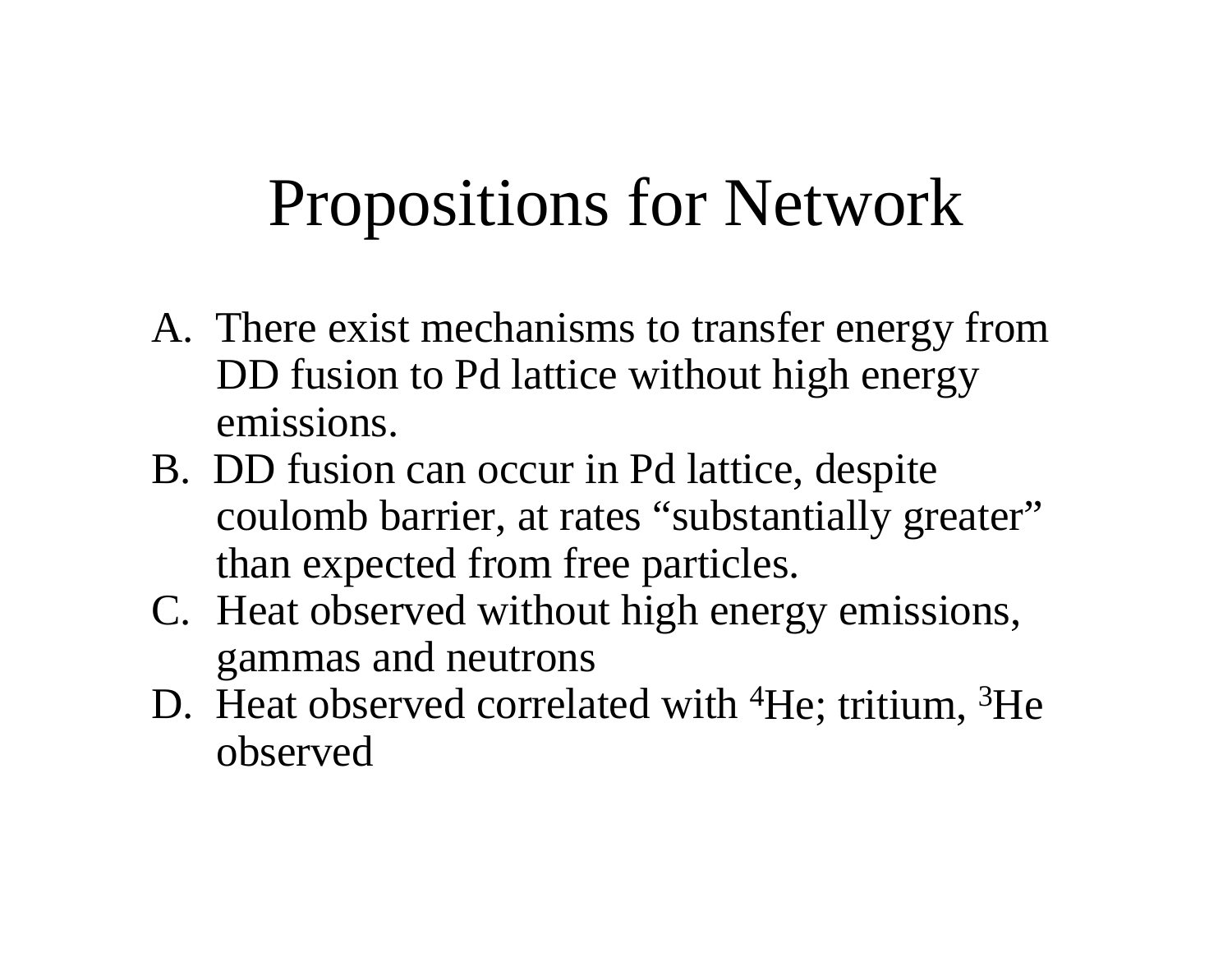# Propositions for Network—2

- E. High energy particle emissions from d-charged Pd film
- F. Effects observed in hydrogen + nickel
- G. There exist general mechanisms to suppress coulomb barriers for ions in metal lattices
- H. Effects observed with deuterium + titanium
- I. Transmutation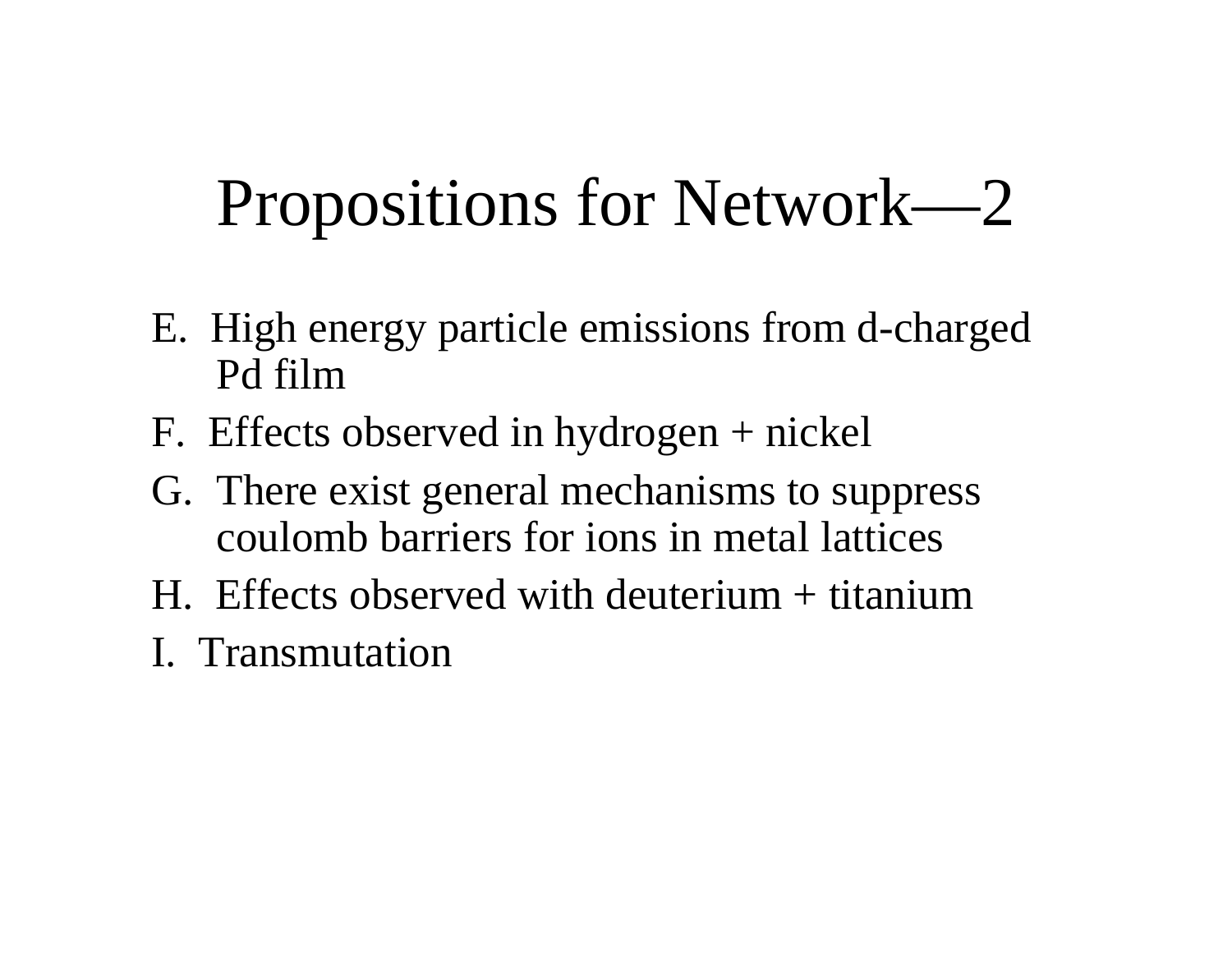# Propositions for Network—3

#### $O_i$ . Alternative explanations for the observations

#### For example

Error

Deception

Conventional Atomic Physics

Nuclear processes not as above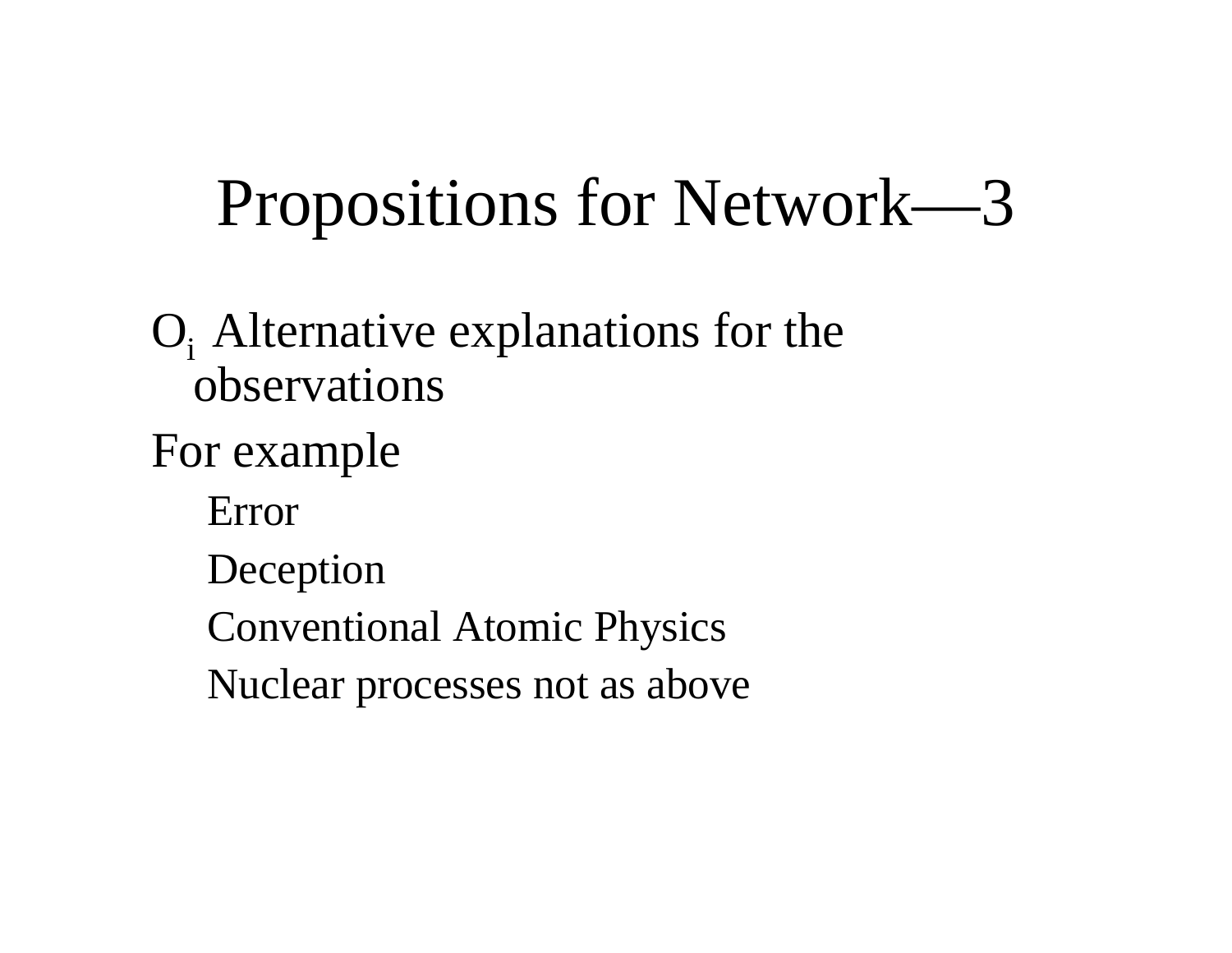### Bayesian Network

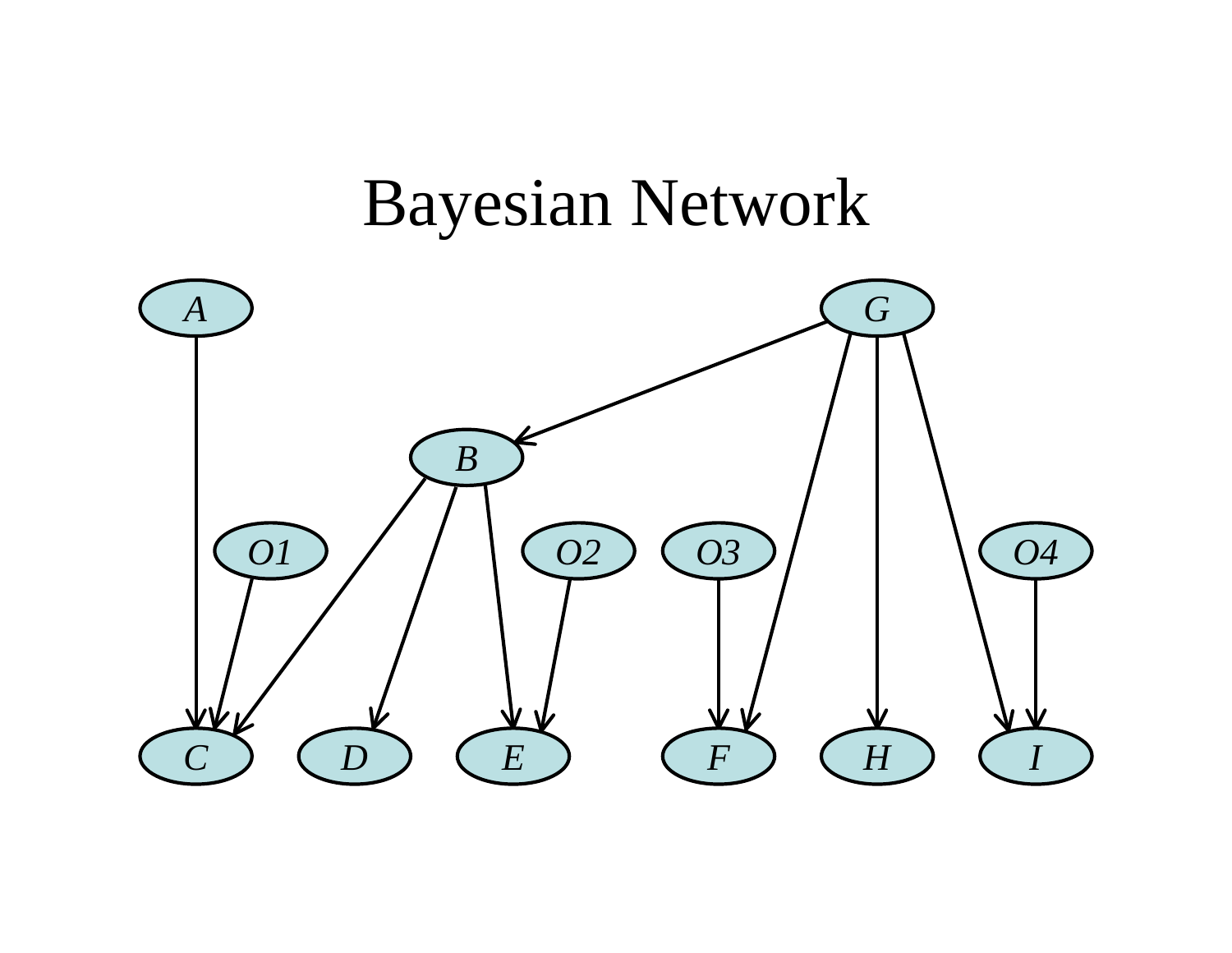

#### $P(ABCDEG) = P(A)P(G)P(B|G)P(C|AB)P(E|B)$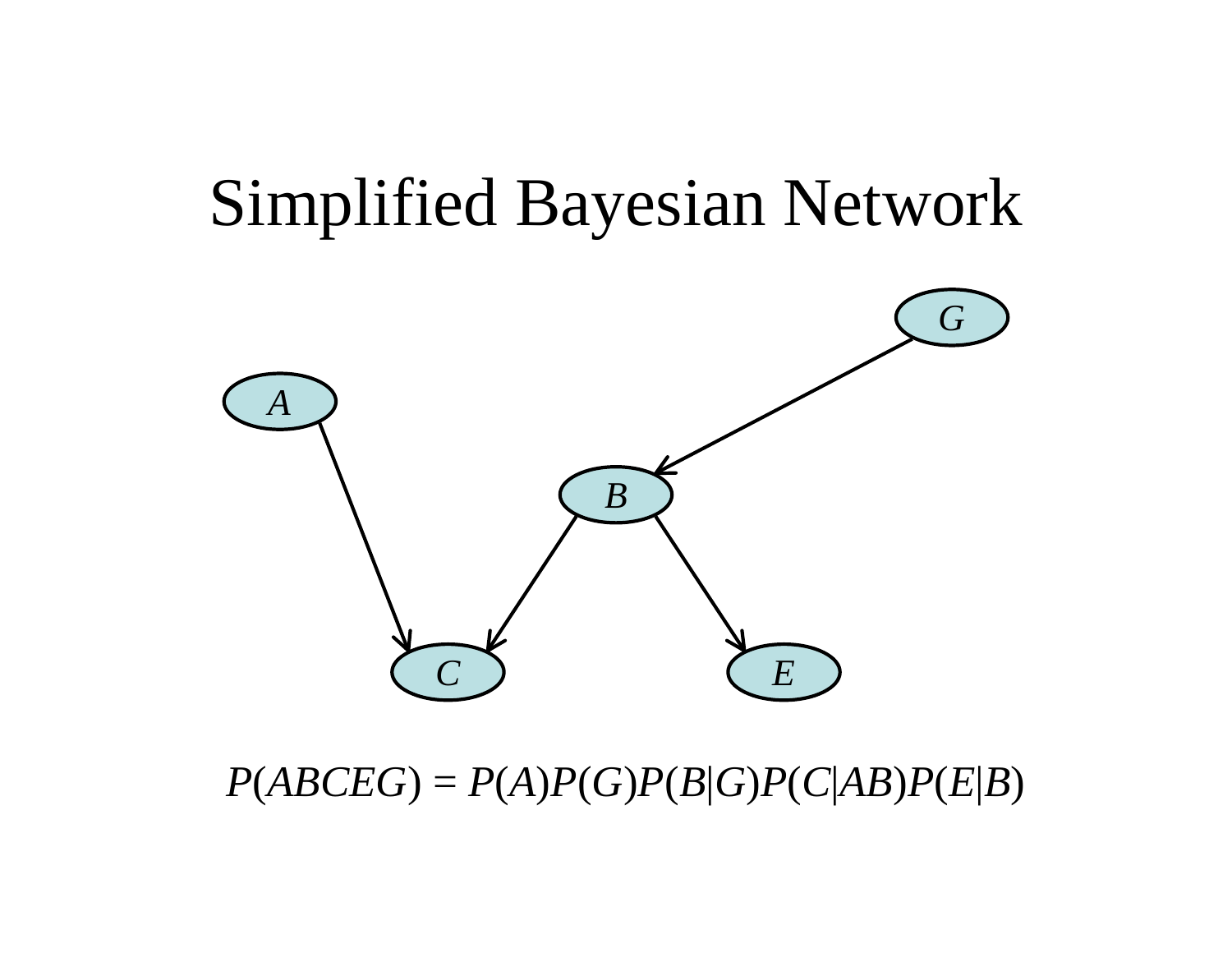Probability Calculation

- $P(ABCDEG) = P(A)P(G)P(B|G)P(C|AB)P(E|B)$
- $P(B|CE) = P(BCE)/P(CE)$  Bayes's theorem
- $P(BCE) = \sum_{a,g} P(A=a, B, C, E, G=g)$ here *a* and *g* range over {true, false}, or if *a* or *g* is multivalued you sum over those values
- $P(CE) = \sum_{a,b,g} P(A=a, B=b, C, E, G=g)$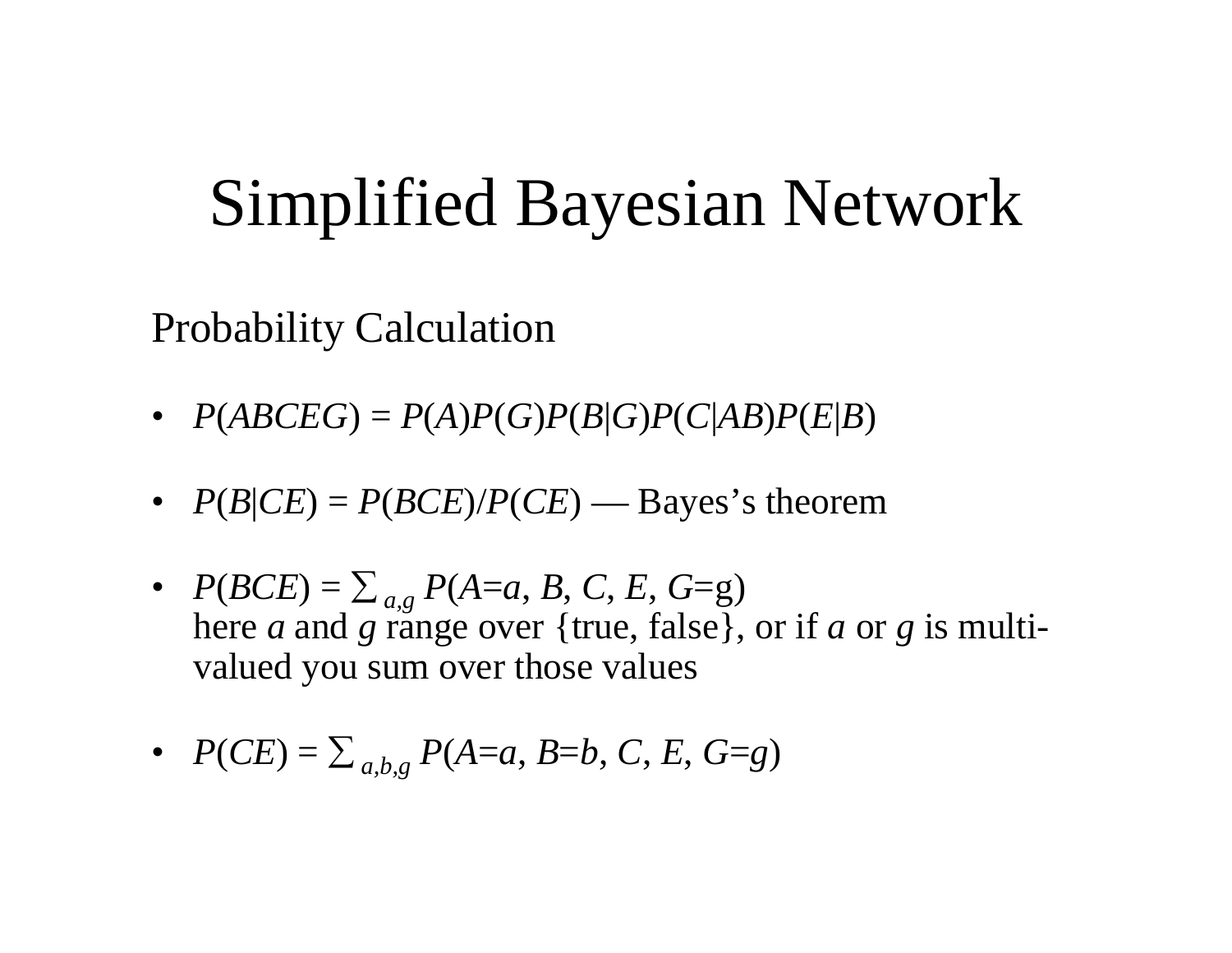*P* ( *C*|*AB* )

|       | В     | $P(C=true)$ | $\vert$ P(C=false) |
|-------|-------|-------------|--------------------|
| true  | true  | 0.9         | 0.1                |
| true  | false | 0.1         | (0.9)              |
| false | true  | 0.1         | 0.9                |
| false | false |             | $1_{\cdot}$ ()     |

*P* ( *E*|*B* )

| B     | $P(E=true)$ | $ P(E=false) $ |
|-------|-------------|----------------|
| True  | 0.8         |                |
| False |             |                |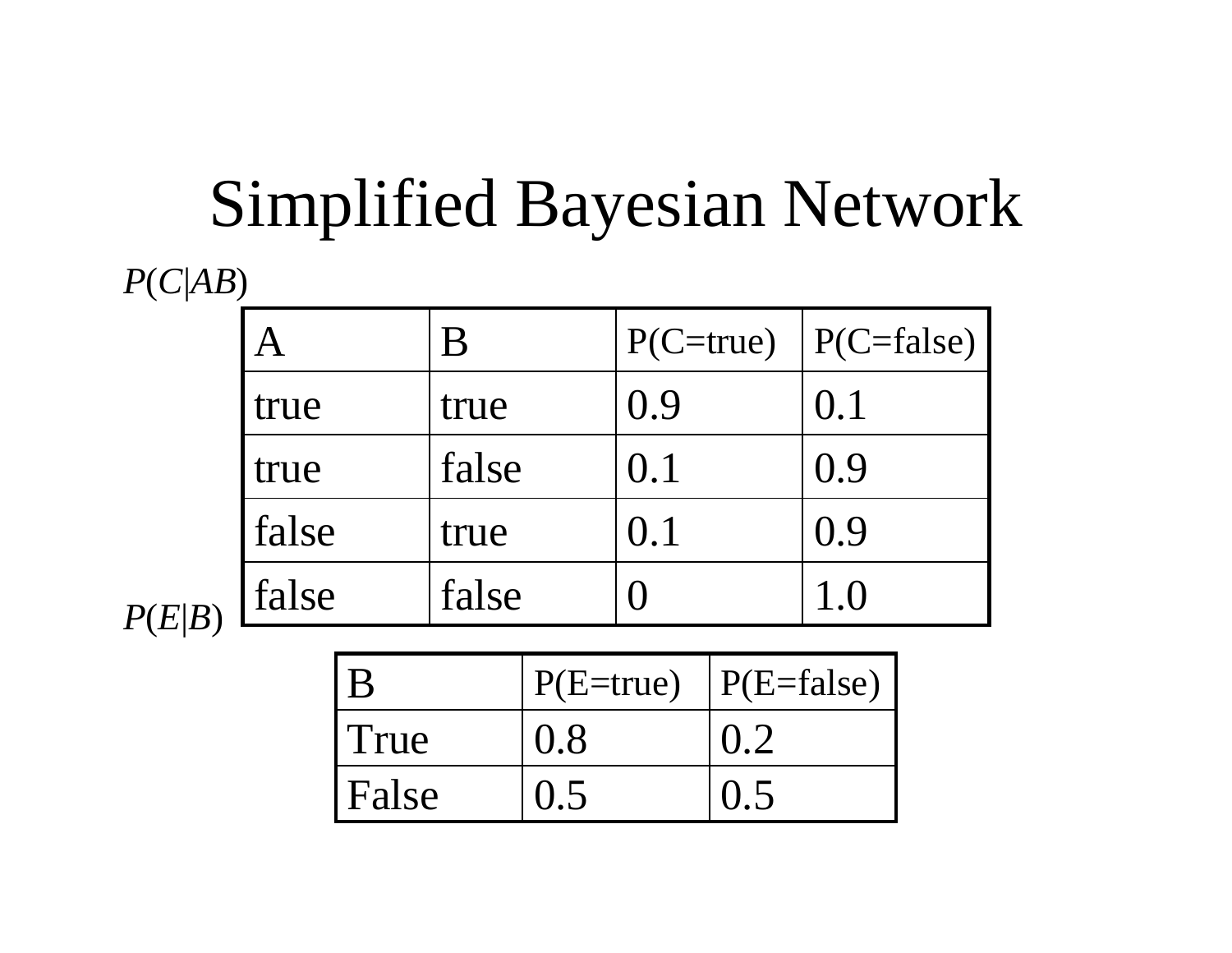#### Simplified Bayesian Network  $P(B|G)$

| $\mathcal{G}$ |     | $(B=true)$   P(B=false)                           |
|---------------|-----|---------------------------------------------------|
| l True        | 0.9 | $\left( \begin{array}{c} 0.1 \end{array} \right)$ |
| <b>False</b>  |     |                                                   |

0.1 0.9  $P(A=true)$  |  $P(A=false)$ 0.1 0.9  $P(G=true)$  |  $P(G=false)$ *P* (*A* ) *P* ( *G* )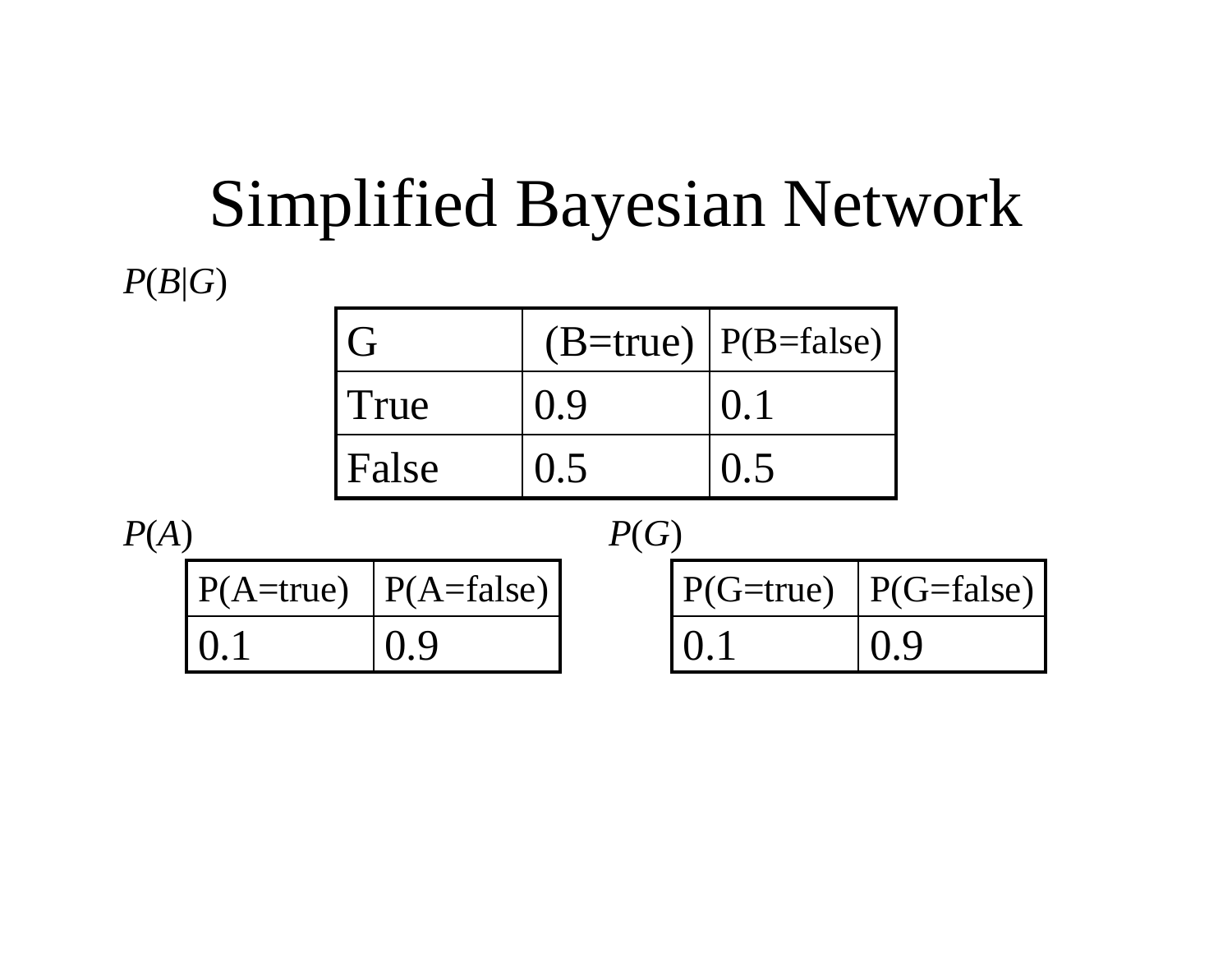Probability Calculation (Johnson, Khanna, Melich)

 $P(BCE) = P(A=t, B, C, E, G=t)$  0.1×0.1×0.9×0.9×0.8 = 0.00648

> $+ P(A = f, B, C, E, G = t) 0.9 \times 0.1 \times 0.9 \times 0.1 \times 0.8 = 0.9$ 0.00648

> $+ P(A=t, B, C, E, G=f)$  0.1×0.9×0.5×0.9×0.8 = 0.03240

> $+ P(A = f, B, C, E, G = f) 0.9 \times 0.9 \times 0.5 \times 0.1 \times 0.8 =$ 0.03240

> > 0.07776

 $P(CE) = P(B = t, C, E) + P(B = f, C, E)$  $=$  (above) + (more of the same)  $=$ 0.08006  $P(B|CE) = P(BCE)/P(CE) = 0.07776 \; \text{/} \; 0.08006$ 

 $= 0.97127$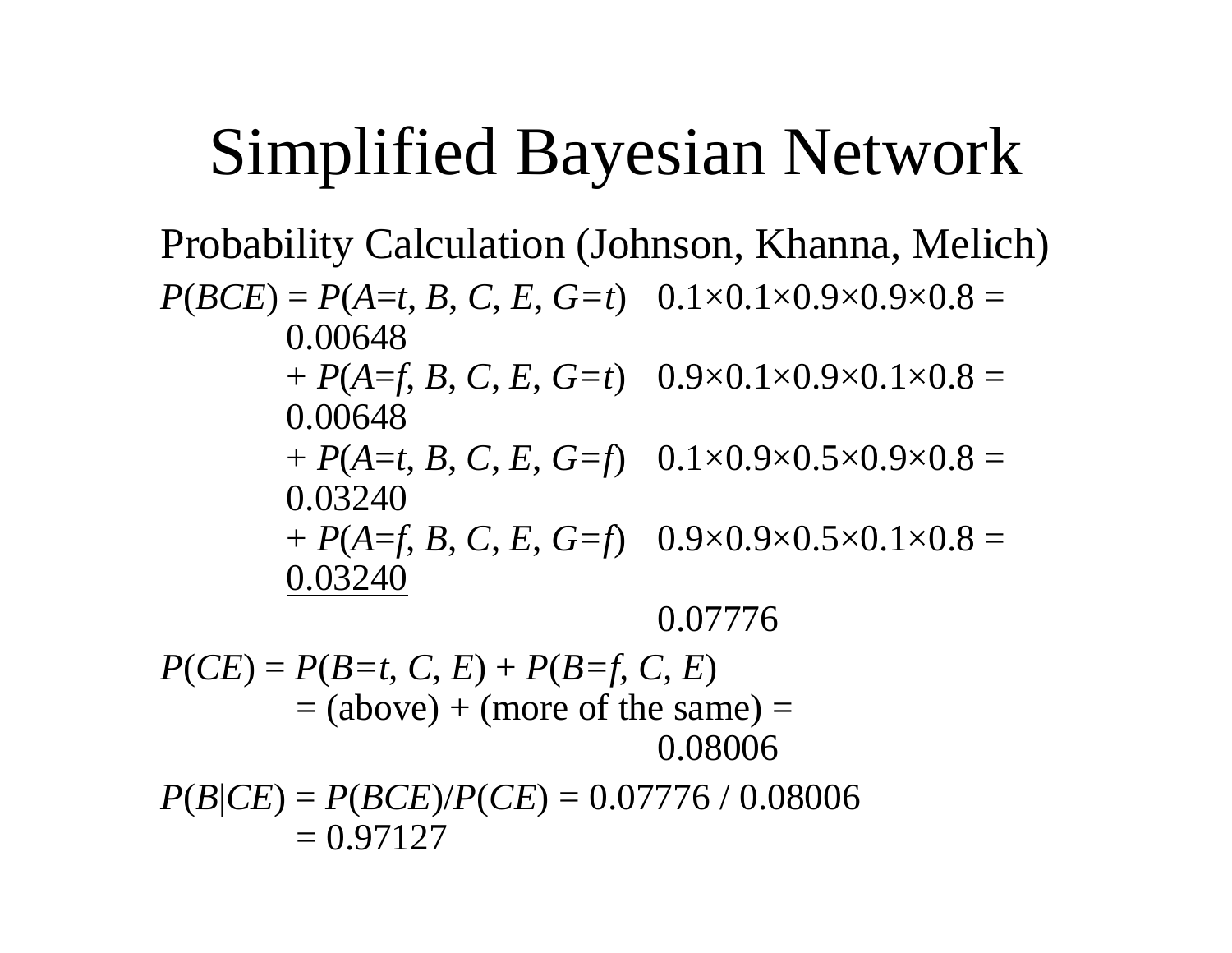# What did we compute?

- What we have computed?
- Conditional probability that (B) DD fusion occurs in a lattice, given  $(C)$  excess heat is observed without radiation & MeV particles, and (E) MeV protons and Alphas observed in decay of PdD film, and
- Given probability that there (A) exist mechanisms for  $MeV \implies eV$  conversion and (G) Coulomb barrier suppression.
- Model Computation:  $P(B|CE) = 0.97127$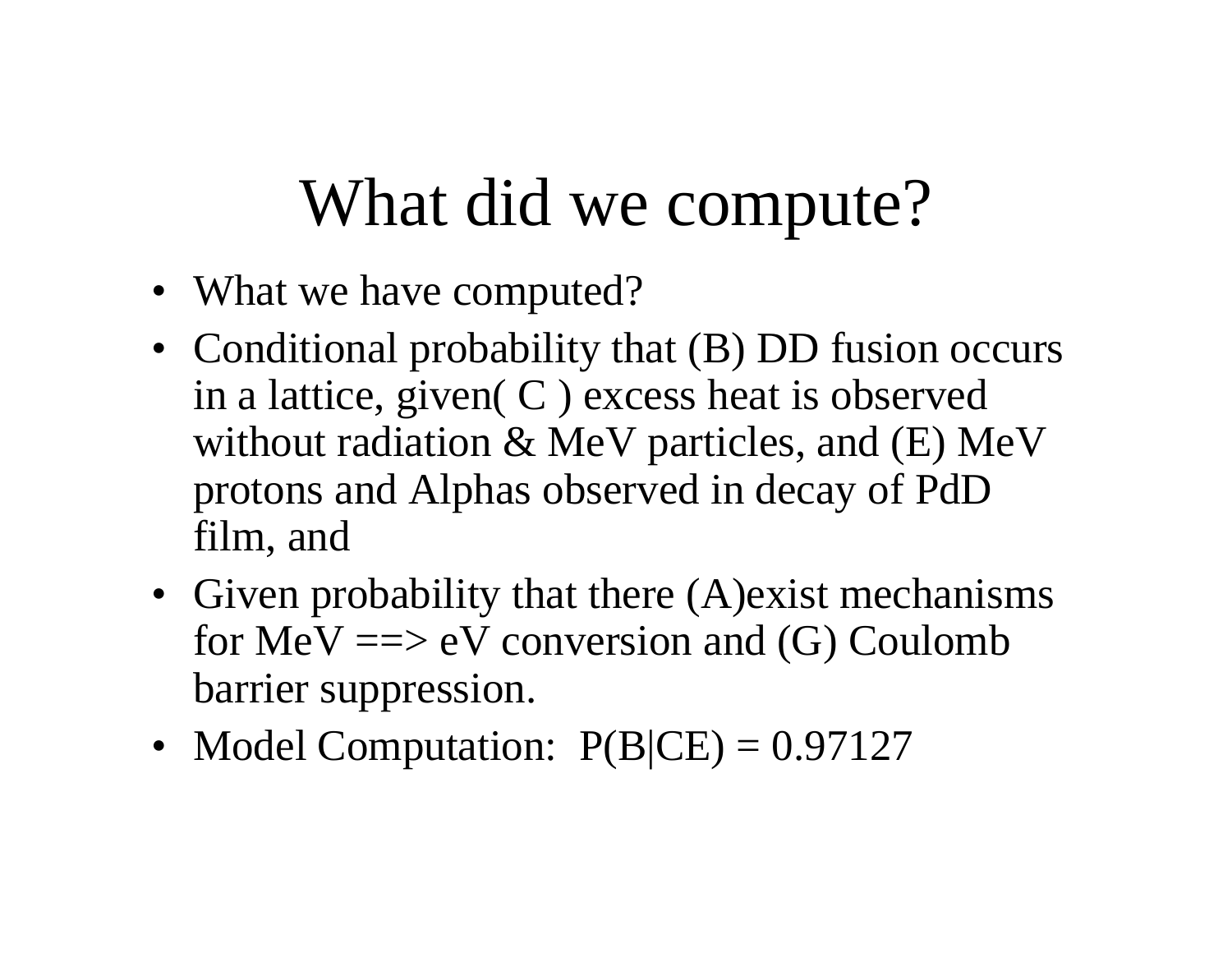# ICCF-14 Invitation to Attend

- Put it on your calendar
- Bring your friends
- Put on a world class scientific presentation of CMNS high probability results
- Use this opportunity to let the great majority of the world scientific community know that there are observable effects on nuclear systems of atomic and solid systems.